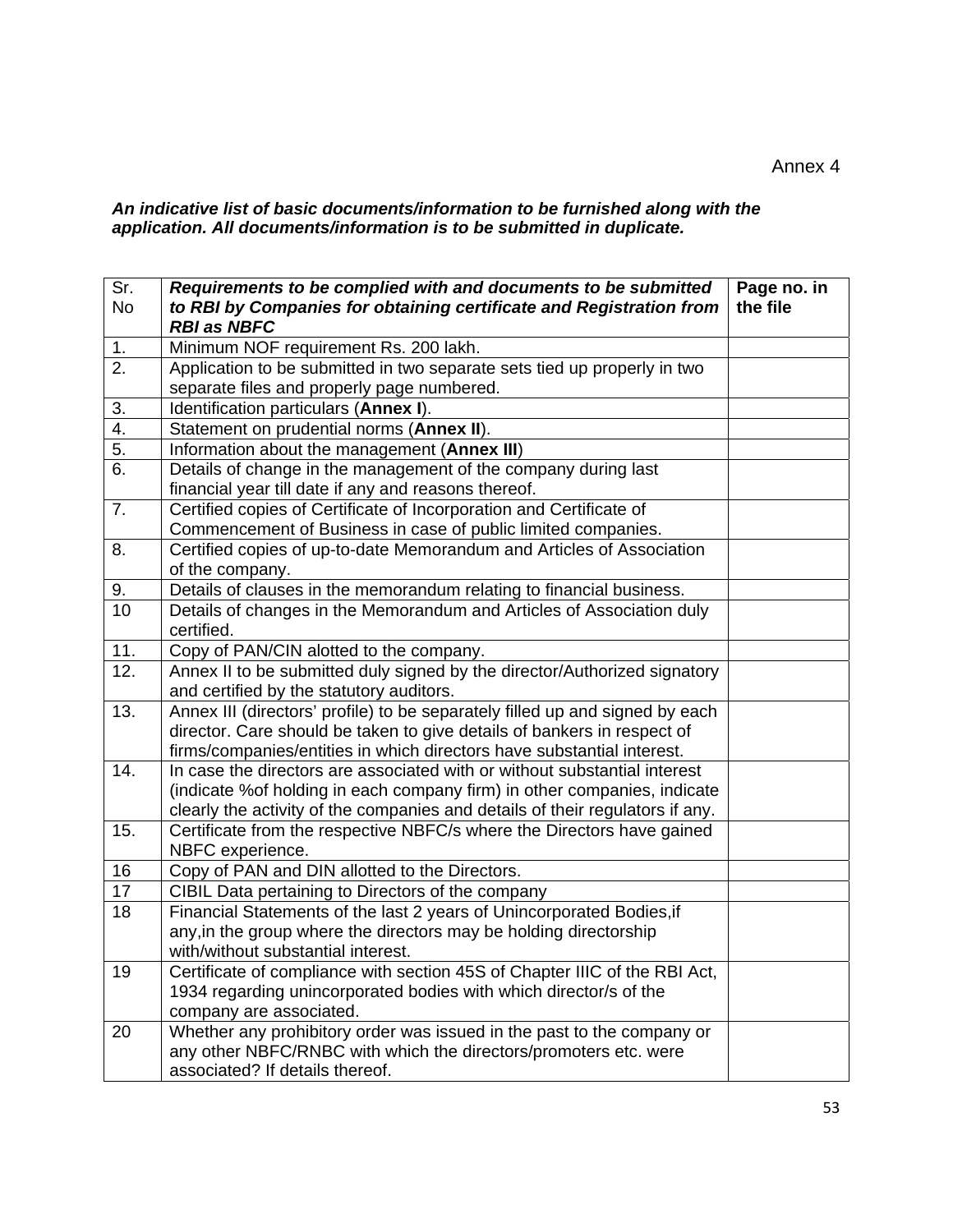| 21 | Whether the company or any of its directors was/is involved in any                                                                   |  |
|----|--------------------------------------------------------------------------------------------------------------------------------------|--|
|    | criminal case, including under section 138(1) of the Negotiable                                                                      |  |
|    | Instruments Act? If yes, details thereof.                                                                                            |  |
| 22 | Board Resolution specifically approving the submission of the                                                                        |  |
|    | application and its contents and authorising signatory.                                                                              |  |
| 23 | Board Resolution to the effect that the company has not accepted any                                                                 |  |
|    | public deposit, in the past (specify period)/does not hold any public                                                                |  |
|    | deposit as on the date and will not accept the same in future without the                                                            |  |
|    | prior approval of Reserve Bank of India in writing.                                                                                  |  |
| 24 | Board resolution stating that the company is not carrying on any NBFC                                                                |  |
|    | activity/stopped NBFC activity and will not carry on/commence the same                                                               |  |
|    | before getting registration from RBI.                                                                                                |  |
| 25 | Certified copy of Board resolution for formulation of "Fair Practices                                                                |  |
|    | Code"                                                                                                                                |  |
| 26 | Statutory Auditors Certificate certifying that the company is/does not                                                               |  |
|    | accept/is not holding Public Deposit.                                                                                                |  |
| 27 | Statutory Auditors Certificate certifying that the company is not carrying                                                           |  |
|    | on any NBFC activity.                                                                                                                |  |
| 28 | Statutory Auditors Certificate certifying net owned fund as on date of the                                                           |  |
|    | application.                                                                                                                         |  |
| 29 | Details of Authorised Share Capital and latest shareholding pattern of                                                               |  |
|    | the company including the percentages. Documentary evidence for                                                                      |  |
|    | change in shareholding pattern, if undergone. If there are any NBFC                                                                  |  |
|    | corporate share holders, certificates from their statutory auditors                                                                  |  |
|    | regarding the adequacy of statutory NOF post investment. Also, provide                                                               |  |
|    | details about the line of activity of other corporate stake holders.                                                                 |  |
| 30 | Copy of Fixed Deposit receipt & bankers certificate of no lien indicating                                                            |  |
|    | balances in support of NOF                                                                                                           |  |
| 31 | Details of infusion of capital if any during last financial year together with                                                       |  |
|    | the copy of return of allotment filed with Registrar of Companies.                                                                   |  |
| 32 | Details of the bank balances/bank accounts/complete postal address of                                                                |  |
|    | the branch/bank, loan/credit facilities etc. availed.                                                                                |  |
| 33 | Details of unsecured loans if any, raised by the company from others                                                                 |  |
|    | (including the directors) during the year and if these fall in the exempted<br>category of Public deposits certified by the Auditor. |  |
| 34 | certificate<br>Chartered<br>Accountant<br>regarding<br>details<br>of<br>A<br>of                                                      |  |
|    | group/associate/subsidiary/holding/related companies is submitted.                                                                   |  |
|    | ('Companies in the group" have been exhaustively defined in para 3(1) b                                                              |  |
|    | of Notification No. DNBS.(PD) 219/CGM (US)-2011 dated January 05,                                                                    |  |
|    | 2011 as an arrangement involving two or more entities related to each                                                                |  |
|    | other through any of the following relationships, viz; subsidiary-parent                                                             |  |
|    | (defined in terms of AS-21), Joint Venture (defined in terms of AS 27),                                                              |  |
|    | Associate (defined in terms of AS 23), promoter-promotee (as provided                                                                |  |
|    | in the SEBI-Acquisition of shares and takeover) Regulations, 1997) for                                                               |  |
|    | listed companies, a related party (defined in terms of AS 18) Common                                                                 |  |
|    | brand name, and investment in equity shares of 20% and above.)                                                                       |  |
|    | Details should include names of the company, its activity, whether it is                                                             |  |
|    | an NBFC or have other regulators like SEBI/IRDA/FMC/NHB/Foreign                                                                      |  |
|    | Regulators. If they are unregulated give the details of their activities,                                                            |  |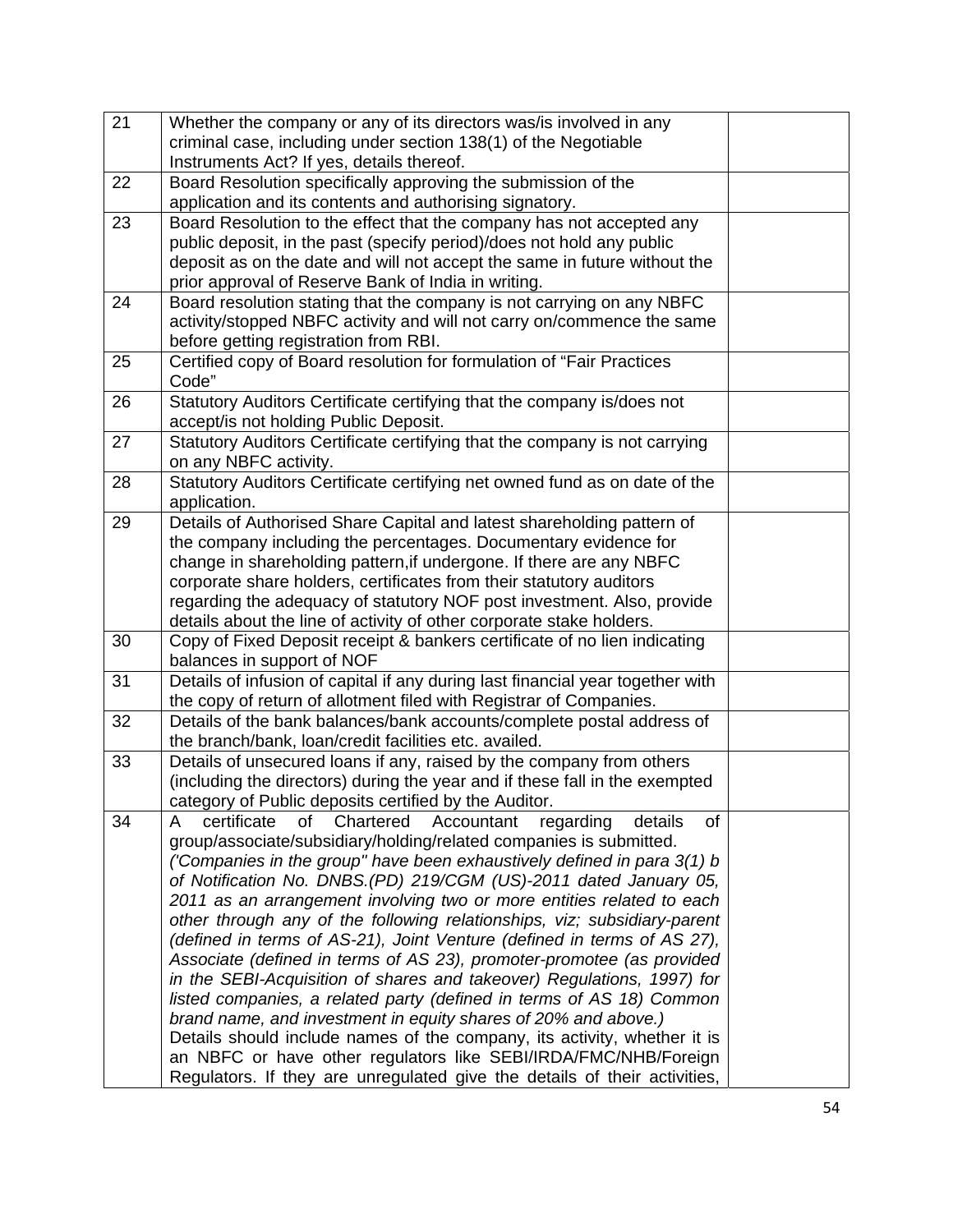|    | principal banker's name, address, account no. Whether the names of            |  |
|----|-------------------------------------------------------------------------------|--|
|    | these companies are appearing in the balance sheet of the applicant           |  |
|    | company. If not, indicate why they are not appearing. Whether overseas        |  |
|    | group companies were established under general permission route or            |  |
|    | under approval from appropriate authority if any. If there are other          |  |
|    | NBFCs in the group, justification of having another NBFC.                     |  |
| 35 | Brief background note on the activities of the company during the last        |  |
|    | three years and the reasons for applying for NBFC registration.               |  |
| 36 | Whether the company has applied to RBI in the past for registration, if       |  |
|    | rejected, give full details. If not applied to RBI earlier, whether the       |  |
|    | company was doing NBFI activities without CoR. If yes, indicate reasons       |  |
|    | for same. Whether they have completely stopped NBFI activities now            |  |
|    | and whether that has been certified by their auditor. Also, submit a letter   |  |
|    | seeking to be condoned for violation of Sec 45 IA if the company had          |  |
|    | conducted NBFI business detailing the circumstances.                          |  |
| 37 | Last three years Audited balance sheet and Profit & Loss account along        |  |
|    | with directors & auditors report or for such shorter period as are            |  |
|    | available (for companies already in existence).                               |  |
| 38 | Business plan of the company for the next three years giving details of       |  |
|    | its (a) thrust of business; (b) market segment; and (c) projected balance     |  |
|    | sheets, Cash flow statement, asset/income pattern statement without           |  |
|    | any element of public deposits.                                               |  |
| 39 | Source of the startup capital of the company substantiated with               |  |
|    | documentary evidence. Provide Self attested Bank Statement/IT returns         |  |
|    | etc.                                                                          |  |
| 40 | Details of mergers and acquisition with/of other companies if any             |  |
|    | together with supporting documents.                                           |  |
| 41 | Is the company engaged in any capital market activity? If so, whether         |  |
|    | there has been any non-compliance with SEBI Regulations? (Statement           |  |
|    | to be certified by Auditors).                                                 |  |
| 42 | Whether the company was granted any permission by FED to function             |  |
|    | as Full-fledged Money Changers? If so, copy of the RBI letter granting        |  |
|    | the permission.                                                               |  |
| 43 | If there is FDI in the company, its percentage (submit FIRC in support        |  |
|    | thereof) and whether it fulfills the minimum capitalization norms or not      |  |
|    | (also submit FC_GPRs).                                                        |  |
|    | (i) Has the FDI been brought in with FIPB approval (Copy of approval to       |  |
|    | be submitted)?                                                                |  |
|    | (ii) Is the foreign entity contributing the FDI subject to supervision in its |  |
|    | home country (if yes, name, address and email id of the regulator).           |  |
|    | (iii) If not, mention legal status, viz, statutes under which it was          |  |
|    | established, its statutory obligations, procedures under which it was         |  |
|    | established, whether listed on stock exchange etc.                            |  |
|    | (iv) The particulars of approval of Foreign Exchange Department (FED)         |  |
|    | if any obtained/copies of Foreign Inward Remittance Certificate in r/o        |  |
|    | Foreign Direct Investment if any, received by the applicant company are       |  |
|    | furnished.                                                                    |  |
|    | (v) Activities undertaken, details of regulator of group/associate            |  |
|    | companies doing financial activities which are regulated either in the        |  |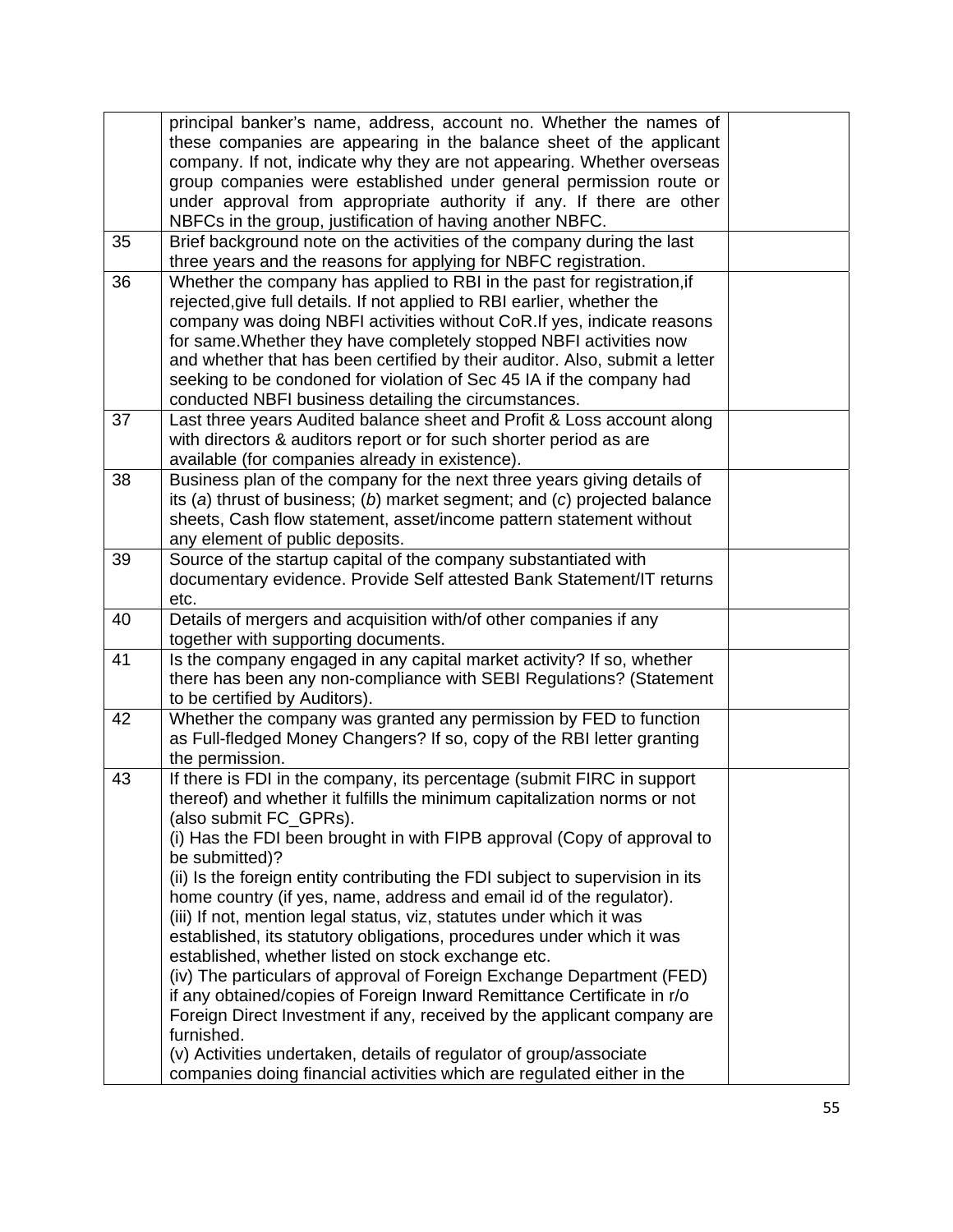|    | home country or elsewhere, if any.<br>(v) If any group/ associate company is operating in India, details such as<br>its activities, its partners or associates, regulator/s etc. may be<br>furnished.                                                |  |
|----|------------------------------------------------------------------------------------------------------------------------------------------------------------------------------------------------------------------------------------------------------|--|
| 44 | Declaration by the company to own electronic infrastructure and its<br>capability regarding electronic submission of data through the internet as<br>and when required by Reserve Bank of India. Email id of the company<br>should also be provided. |  |
| 45 | Are there are any incidents of non-compliance with the directions of<br>Revenue Authorities or any other statutory authority by the applicant<br>company, its holding company/ subsidiaries, If yes, give particulars, else<br>report "Nil"          |  |

**Note: (1) The Above Checklist is indicative and not exhaustive. Bank can,if necessary, call for any further documents to satisfy themselves on the eligibility for obtaining registration as NBFC.** 

**(2) In the event of the Bank calling for further documents in addition to those mentioned above, the applicant company is supposed to respond within a stipulated time of one month failing which the original CoR application may be returned to the company for resubmission afresh with the required information/documents.**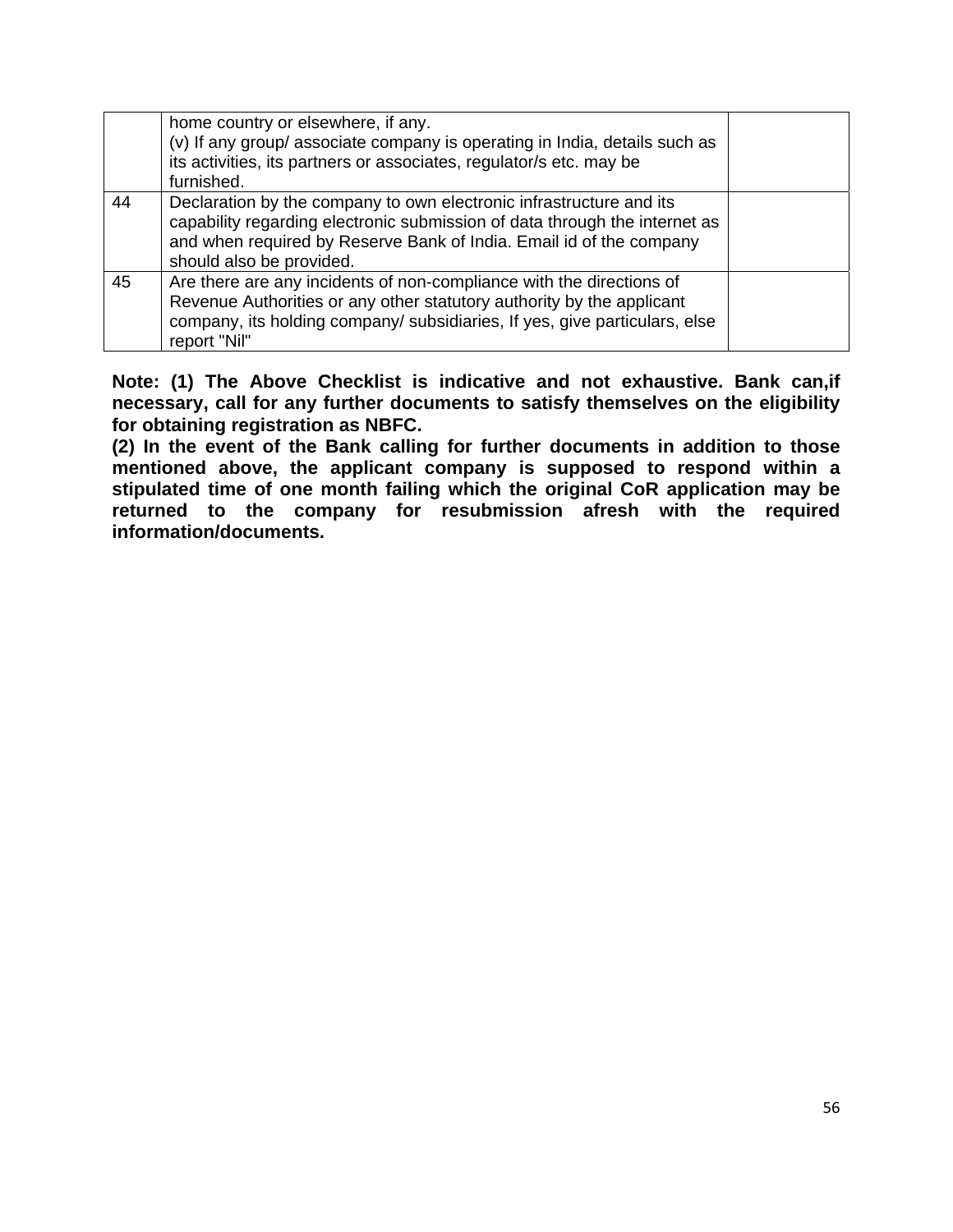## **Checklist for NBFC-MFI- New Companies**

#### **Name of the applicant Company : Name of the Regional Office :**

|                | <b>Items to be Checked</b>                                                                                                                        | Confirm | Page<br>No1 |
|----------------|---------------------------------------------------------------------------------------------------------------------------------------------------|---------|-------------|
| 1              | Is the Application of the Company duly stamped                                                                                                    |         |             |
| $\overline{2}$ | Is the Application accompanied by the following :                                                                                                 |         |             |
| a              | Annexure I                                                                                                                                        |         |             |
|                | Is the Annexure duly signed by the Board authorized Director of the                                                                               |         |             |
|                | Company under company's stamp?                                                                                                                    |         |             |
|                | Board Resolution to the effect that the company will be a member of at                                                                            |         |             |
|                | least one Credit Information Bureau/Company and will be a member of                                                                               |         |             |
|                | at least one SRO.                                                                                                                                 |         |             |
| b              | Annexure II duly certified by the Auditor.                                                                                                        |         |             |
|                | Are the particulars/information furnished in Annexure II based on figures                                                                         |         |             |
|                | of latest annual audited balance sheet. (For companies incorporated                                                                               |         |             |
|                | after March 31 of the particular year in which the application is being                                                                           |         |             |
|                | made, information being furnished should be with reference to a date not<br>earlier than 30 days of date of application.                          |         |             |
| C              | Annexure III as additional information for each of the Directors                                                                                  |         |             |
|                | Are the DIN and PAN Nos indicated.                                                                                                                |         |             |
|                | Has the CIBIL data for all the directors submitted if company is already                                                                          |         |             |
|                | member of Credit Information Bureau                                                                                                               |         |             |
|                | If there are any foreign nationals as Directors, are the equivalent of PAN                                                                        |         |             |
|                | No issued by the authorities of the country of residence such as Social                                                                           |         |             |
|                | Security No., Passport No. and overseas bankers' report on them                                                                                   |         |             |
|                | furnished?                                                                                                                                        |         |             |
|                | Do the names and addresses on such documents tally with DIN                                                                                       |         |             |
|                | allotment letter. If not, are the reasons for variation provided? Or are the                                                                      |         |             |
|                | claims of genuineness supported by a magistrate's certificate.                                                                                    |         |             |
|                | Are the current and past directorships held by the Directors and also the                                                                         |         |             |
|                | names and activities of the companies/firms where they are holding                                                                                |         |             |
|                | substantial interest (indicate percentage exceeding 10%) mentioned in                                                                             |         |             |
|                | each of the                                                                                                                                       |         |             |
|                | Annexure III.                                                                                                                                     |         |             |
|                | Are the names of the regulators (RBI, SEBI, IRDA, PFRDA, NHB or any                                                                               |         |             |
|                | other foreign regulator) of the entities in which the Directors hold<br>directorships mentioned? If yes, please provide the registration details. |         |             |
|                | Are the entities unregulated? If so what is the nature of their activities?                                                                       |         |             |
|                | Financial Statements of Unincorporated Bodies, if any, in the group                                                                               |         |             |
|                | where the directors may be holding directorship with/without substantial                                                                          |         |             |
|                | interest of the last 2 years.                                                                                                                     |         |             |
| 3              | Are any of the companies indicated against Item No. 15 of Annexure III,                                                                           |         |             |
|                | an NBFC registered with the Reserve Bank,?                                                                                                        |         |             |
|                | If yes, please provide the registration details.                                                                                                  |         |             |
| 4              | Has the applicant company changed its name earlier?                                                                                               |         |             |
|                | If yes are the earlier held names and dates of change together with the                                                                           |         |             |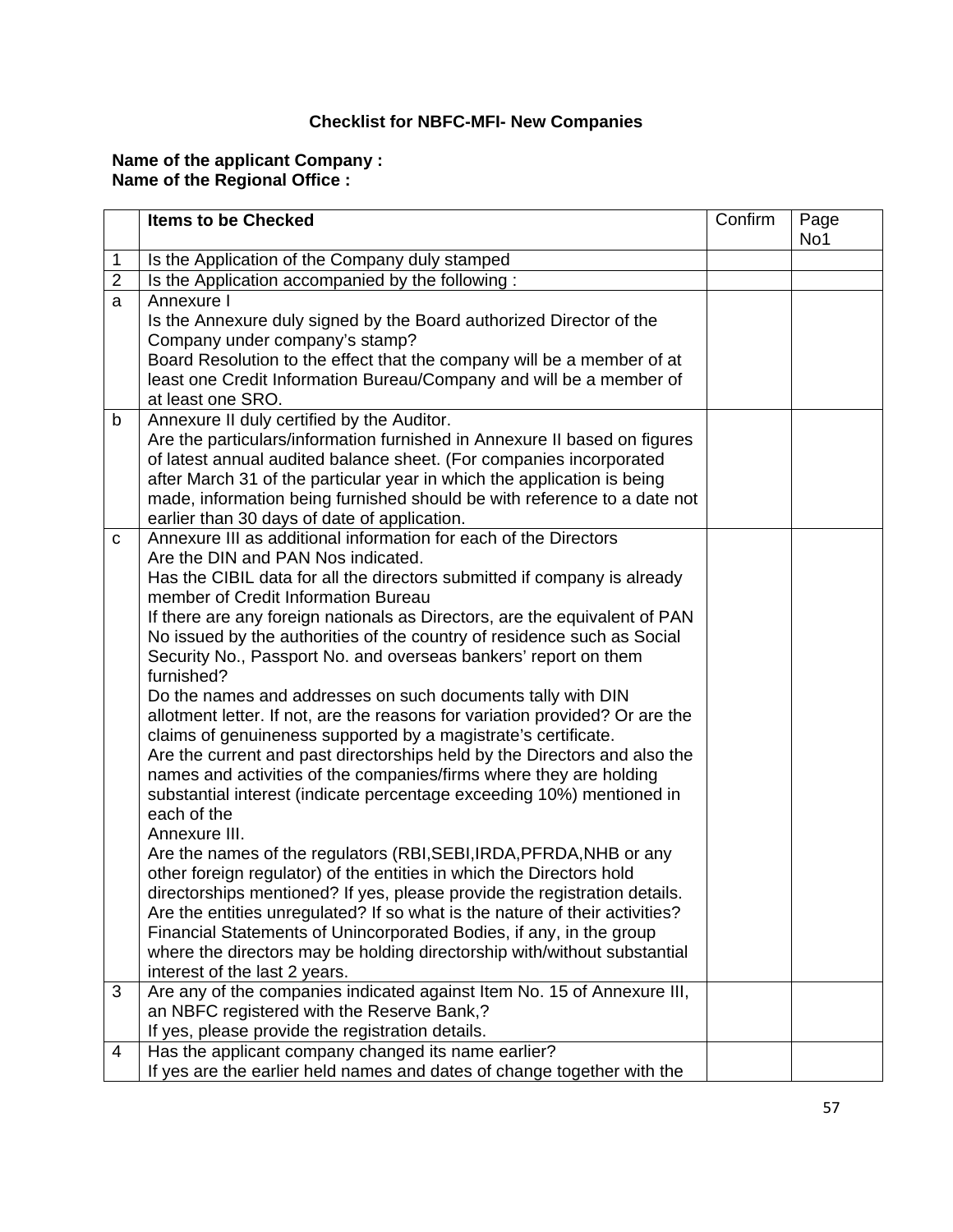|                 | names of Chief Executive Officer and Chairman at the time of change of                                                                             |  |
|-----------------|----------------------------------------------------------------------------------------------------------------------------------------------------|--|
|                 | name furnished?<br>Has the applicant company furnished the reasoning for the change of                                                             |  |
|                 | name?                                                                                                                                              |  |
| 5               | Details of change in the management of the company during last<br>financial year till date if any and reasons thereof.                             |  |
| 6               | Has the applicant company ever defaulted in timely repayment of                                                                                    |  |
|                 | deposits and payment of interest?                                                                                                                  |  |
|                 | If yes, have they provided a list of all such pending cases and the action<br>taken in respect of each case?                                       |  |
| $\overline{7}$  | Does the applicant company have any cases pending in any court                                                                                     |  |
|                 | including consumer forums?                                                                                                                         |  |
|                 | If yes, have they provided a list of such pending cases, including those<br>pertaining to its deposit acceptance activities, if any?               |  |
| 8               | Are the certified and up-to date copy of the Memorandum of Association                                                                             |  |
|                 | (MOA) and Articles of Association of the company submitted?                                                                                        |  |
|                 | Details of changes in the Memorandum and Articles of Association duly                                                                              |  |
|                 | certified.                                                                                                                                         |  |
|                 | Does the MOA of the applicant company have enabling clause/s for                                                                                   |  |
|                 | conducting MFI business by the company?                                                                                                            |  |
| 9               | Has the applicant company, if a public limited company, provided a<br>certified copy of Certificate of Incorporation (bearing the signature of the |  |
|                 | Registrar of Companies) with the initial name & fresh certificate of                                                                               |  |
|                 | incorporation consequent upon change of name of the Company?                                                                                       |  |
| 10              | Has the applicant company provided a copy of the PAN/CIN Nos.                                                                                      |  |
|                 | allotted to the Company?                                                                                                                           |  |
| 11              | Has the company submitted certified copies of the audited Balance                                                                                  |  |
|                 | Sheet & Profit and Loss Account for the last three years?                                                                                          |  |
|                 | If the company is incurring losses, are the steps to wipe out loss                                                                                 |  |
|                 | indicated?                                                                                                                                         |  |
| 12              | Has the applicant company raised unsecured loans, including from the<br>Directors during the year?                                                 |  |
|                 | If yes, do these fall under the definition of public deposits as per Section                                                                       |  |
|                 | 2(1)(xii) of the APD Directions, 1998?                                                                                                             |  |
| 13 <sup>1</sup> | Is the company engaged in any capital market activity? If so, whether                                                                              |  |
|                 | there has been any non-compliance with SEBI Regulations? (Statement                                                                                |  |
|                 | to be certified by Auditors).                                                                                                                      |  |
| 14              | What is the latest shareholding pattern of the company and what                                                                                    |  |
|                 | percentages do they comprise?                                                                                                                      |  |
|                 | If there are any NBFC corporate share holders, have the certificates<br>from their statutory auditors regarding the adequacy of statutory NOF of   |  |
|                 | such NBFCs post investment been provided?                                                                                                          |  |
|                 | What is the line of activity of other corporate stake holders?                                                                                     |  |
| 15              | Does the applicant company hold FDI?                                                                                                               |  |
|                 |                                                                                                                                                    |  |
|                 | If yes, has the FDI been brought in with FIPB approval? (Copy of                                                                                   |  |
|                 | approval to be submitted).                                                                                                                         |  |
|                 |                                                                                                                                                    |  |
|                 | What is the percentage holding?                                                                                                                    |  |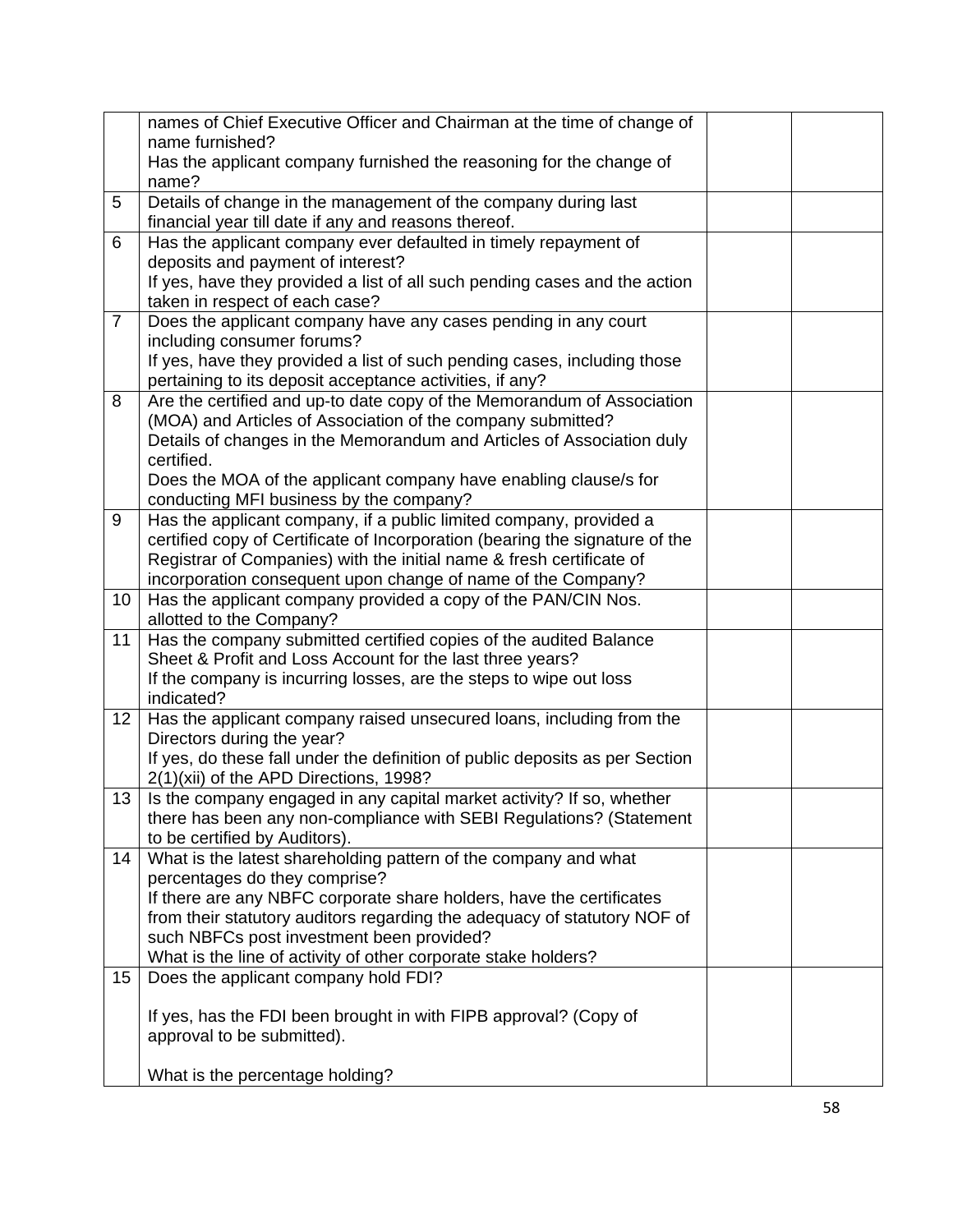|    | Has the company submitted FIRC and FC-GPR in support thereof?                                                                                                                                                                                                                                                         |  |
|----|-----------------------------------------------------------------------------------------------------------------------------------------------------------------------------------------------------------------------------------------------------------------------------------------------------------------------|--|
|    | Does the company fulfill the minimum capitalization norms or not?<br>(Statutory Auditor certificate to be submitted)                                                                                                                                                                                                  |  |
|    | Is the foreign entity contributing the FDI subject to supervision in its<br>home country?                                                                                                                                                                                                                             |  |
|    | If yes, what is the name, address and email id of the regulator?                                                                                                                                                                                                                                                      |  |
|    | If not, what is the legal status of the foreign investor? Under what<br>statutes was it established? Is it a listed or an unlisted entity? Was any<br>approval given by FED, RBI? If yes, a certified copy of the approval may<br>be attached.                                                                        |  |
|    | Activities undertaken, details of regulator of group/associate companies<br>doing financial activities which are regulated either in the home country<br>or elsewhere, if any.                                                                                                                                        |  |
|    | If any group/ associate company is operating in India, details such as its<br>activities, its partners or associates, regulator/s etc. may be furnished.                                                                                                                                                              |  |
| 16 | Whether the company was granted any permission by FED to function<br>as Full-fledged Money Changers? If so, copy of the RBI letter granting<br>the permission.                                                                                                                                                        |  |
| 17 | Has the applicant company submitted a certified copy of Board<br>Resolution approving the submission of application and its contents for<br>COR as NBFC-MFI and also authorizing a Director to submit the<br>application?                                                                                             |  |
| 18 | Has the applicant company submitted a certified copy of the Board<br>Resolution that the company has not accepted any public deposits in the<br>past/ does not hold any public deposits as on date and will not accept<br>the deposits in future without prior approval of the Bank?                                  |  |
| 19 | Has the applicant company submitted a copy of the board resolution<br>certifying fixing internal exposure limits to avoid any undesirable<br>concentration in specific geographical locations?                                                                                                                        |  |
| 20 | Has the applicant company submitted a certified copy of the Board<br>Resolution that the company will adhere to the other regulations<br>regarding pricing of credit, Fair Practices in lending and non-coercive<br>method of recovery as specified in DNBS.CC.PD.No.250/03.10.01/2011-<br>12 dated December 2, 2011? |  |
| 21 | Has the applicant company submitted a certified copy of Board<br>resolution stating the company is not licensed under Section 25 of the<br>Companies Act, 1956?                                                                                                                                                       |  |
| 22 | Does the Auditors Certificate certify the following:<br>(a) The company is not holding any public deposits as on date<br>(b) The company is not carrying on any NBFI activity as on date.<br>(c) The company's NOF is<br>(d) As per the projected figures given in the business plan of the                           |  |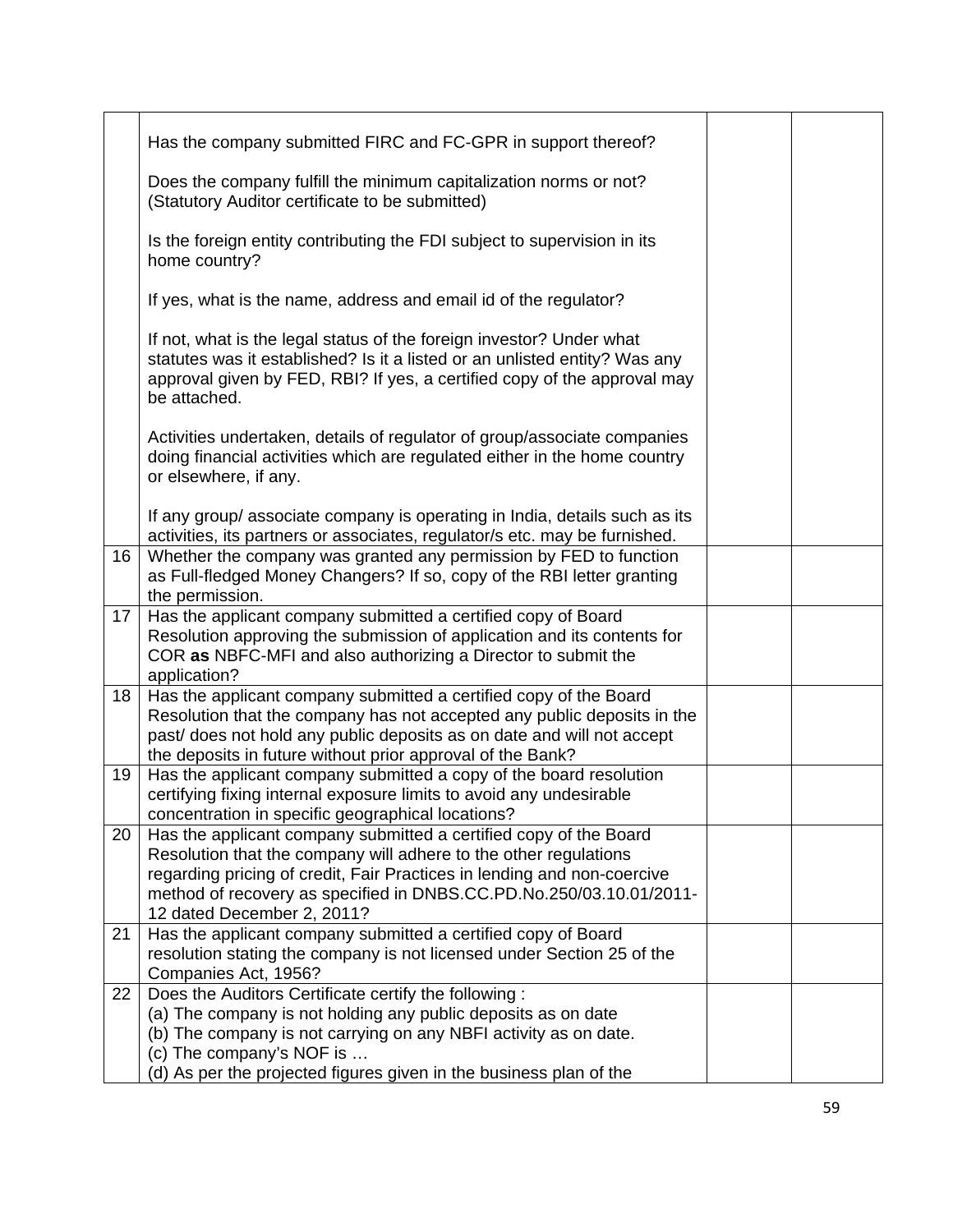|    | company will meet the qualifying asset criteria                                                                                             |  |
|----|---------------------------------------------------------------------------------------------------------------------------------------------|--|
| 23 | Has the applicant company given a declaration to the effect that it is                                                                      |  |
|    | capable of electronic submission of Returns through the internet as and                                                                     |  |
|    | when required by Reserve Bank of India? Has the email of the company                                                                        |  |
|    | been provided?<br>Have all the Directors of the applicant company given a declaration                                                       |  |
| 24 | individually that they are not associated with un-incorporated bodies and                                                                   |  |
|    | that they are in compliance to the provisions of Section 45S of the RBI                                                                     |  |
|    | Act, 1934?                                                                                                                                  |  |
| 25 | Is the Application accompanied by a certificate by a Chartered                                                                              |  |
|    | Accountant on the details including percentage shareholding of                                                                              |  |
|    | group/associate/subsidiary/holding/related companies.                                                                                       |  |
|    | ('Companies in the group" have been exhaustively defined in para 3(1) b                                                                     |  |
|    | of Notification No. DNBS.(PD) 219/CGM (US)-2011 dated January 05,<br>2011 as an arrangement involving two or more entities related to each  |  |
|    | other through any of the following relationships, viz; subsidiary-parent                                                                    |  |
|    | (defined in terms of AS-21), Joint Venture (defined in terms of AS 27),                                                                     |  |
|    | Associate (defined in terms of AS 23), promoter-promotee (as provided                                                                       |  |
|    | in the SEBI-Acquisition of shares and takeover) Regulations, 1997) for                                                                      |  |
|    | listed companies, a related party (defined in terms of AS 18) Common                                                                        |  |
|    | brand name, and investment in equity shares of 20% and above.)                                                                              |  |
|    | Do the details include names of the company, their activity, their                                                                          |  |
|    | regulators?<br>If they are unregulated, have the details of their activities, provided?                                                     |  |
|    | Are the names of the above companies/entities appearing in the balance                                                                      |  |
|    | sheet of the applicant company? If not, has the applicant company                                                                           |  |
|    | stated the reasons thereof?                                                                                                                 |  |
|    | Is there any group companies located overseas?                                                                                              |  |
|    | If yes, were these established under general permission route or under                                                                      |  |
|    | approval from appropriate authority?                                                                                                        |  |
|    | Are there any NBFCs from among the group companies?<br>If so, the supervisory findings as observed in the last inspection                   |  |
|    | conducted.                                                                                                                                  |  |
| 26 | Are there any other NBFC-MFIs/pending NBFC-MFIs in the group?                                                                               |  |
|    | If yes, has the applicant company provided any justification in having                                                                      |  |
|    | another NBFC-MFI within the Group?                                                                                                          |  |
| 27 | Has the applicant Banker's report in r/o applicant company been                                                                             |  |
|    | furnished?                                                                                                                                  |  |
| 28 | Has the company furnished the Bankers' Report in r/o companies in<br>which the Directors of the applicant company have substantial interest |  |
|    | as indicated against Items Nos. 14 & 15 of Annexure -III?                                                                                   |  |
| 29 | Has the company submitted Bankers' Reports in r/o                                                                                           |  |
|    | group/subsidiary/holding companies if any, of the applicant company?                                                                        |  |
| 30 | Has the company submitted overseas Bankers' Reports in r/o foreign                                                                          |  |
|    | directors, if any?                                                                                                                          |  |
| 31 | Has the applicant company submitted the Business Plan for the next                                                                          |  |
|    | three years giving details of its thrust of business, market segment &                                                                      |  |
|    | projected balance sheets, Cash flow statement, asset/income pattern                                                                         |  |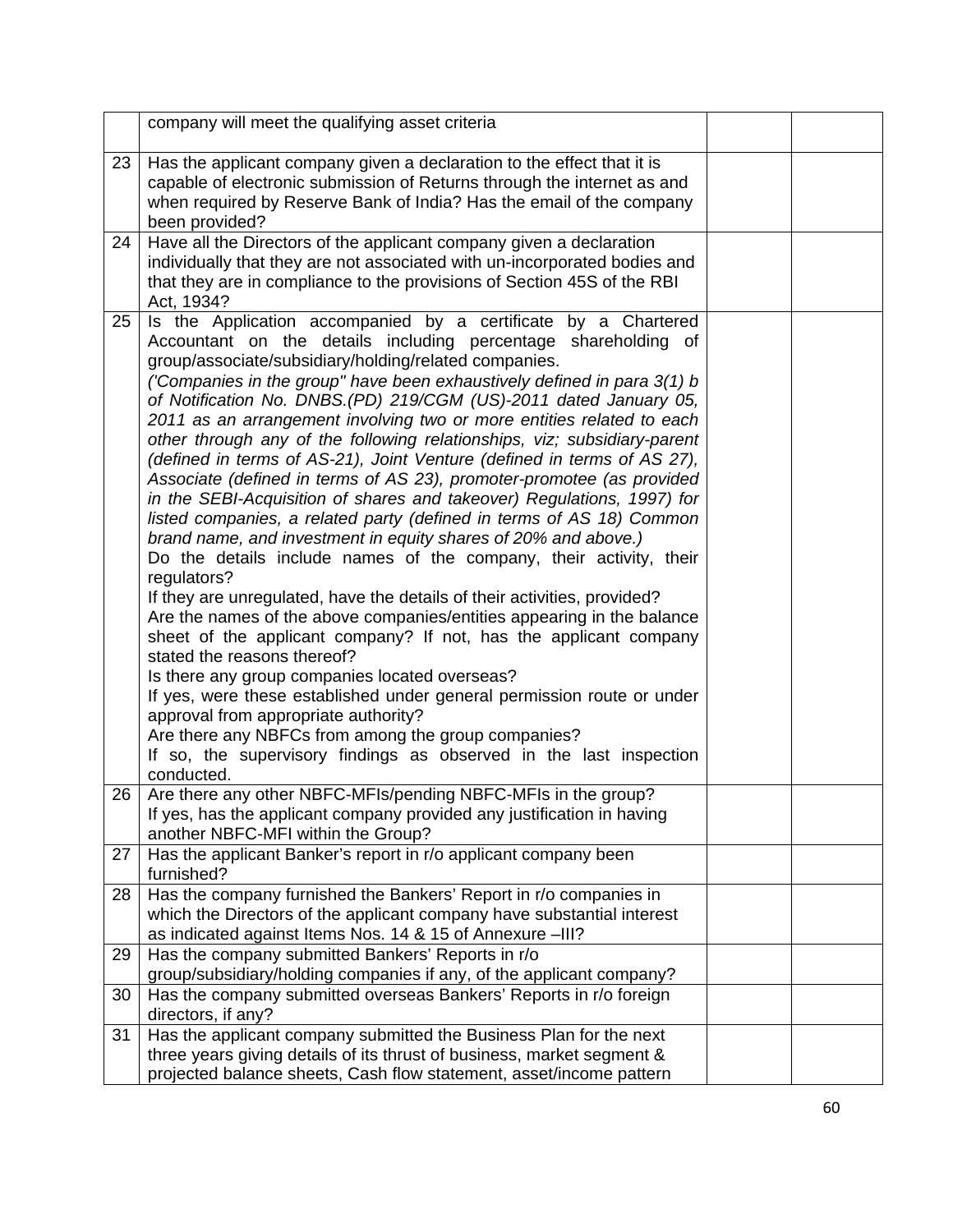|    | statement without any element of public deposits                            |  |
|----|-----------------------------------------------------------------------------|--|
| 32 | The Projected business plan for 3 years must indicate the following as      |  |
|    | well(year wise):                                                            |  |
|    | i. Amount of loan assets to be originated                                   |  |
|    | ii. Amount of loan assets to be extended for income generation              |  |
|    | iii. Break up of amount of assets to be originated in rural areas and semi- |  |
|    | urban and urban areas                                                       |  |
|    | iv. Activities the company intends to support in rural and semi-urban       |  |
|    | areas and urban areas                                                       |  |
|    | v. Projected profits                                                        |  |
|    | vi. Average cost of borrowings                                              |  |
|    | vii. Average Return on Assets(ROA)                                          |  |
|    | viii. Qualifying Assets is more than 85% of the Net Assets.                 |  |
|    | ix. Expected capital expenditure in                                         |  |
|    | a. land and buildings and                                                   |  |
|    | b. IT resources                                                             |  |
|    | x. Locations where the company intends to operate                           |  |
|    | xi. Allocation of resources to training and skill development of            |  |
|    | SHGs/JLGs                                                                   |  |
| 33 | Is the number of directorships held by the company in compliance with       |  |
|    | Sections 274 - 278 of the Companies Act? If not, give detailed reasons      |  |
|    | for the same.                                                               |  |
| 34 | Is the company or its Directors involved in any criminal case including     |  |
|    | Section 138 of Negotiable Instruments Act?                                  |  |
| 35 | Has the company provided details of infusion of capital if any during last  |  |
|    | financial year together with the copy of return of allotment filed with     |  |
|    | <b>Registrar of Companies?</b>                                              |  |
| 36 | What is the source of funds contributing to the initial capital of the      |  |
|    | applicant NBFC-MFI? Has the company produced documentary proof in           |  |
|    | this regard?                                                                |  |
| 37 | Are there are any incidents of non-compliance with the directions of        |  |
|    | Revenue Authorities or any other statutory authority by the applicant       |  |
|    | company, its holding company/ subsidiaries, If yes, give particulars, else  |  |
|    | report "Nil"                                                                |  |

**Note: (1) The Above Checklist is indicative and not exhaustive. Bank can,if necessary, call for any further documents to satisfy themselves on the eligibility for obtaining registration as NBFC-MFI.** 

**(2) In the event of the Bank calling for further documents in addition to those mentioned above, the applicant company is supposed to respond within a stipulated time of one month failing which the original CoR application may be returned to the company for resubmission afresh with the required information/documents.** 

**documents.**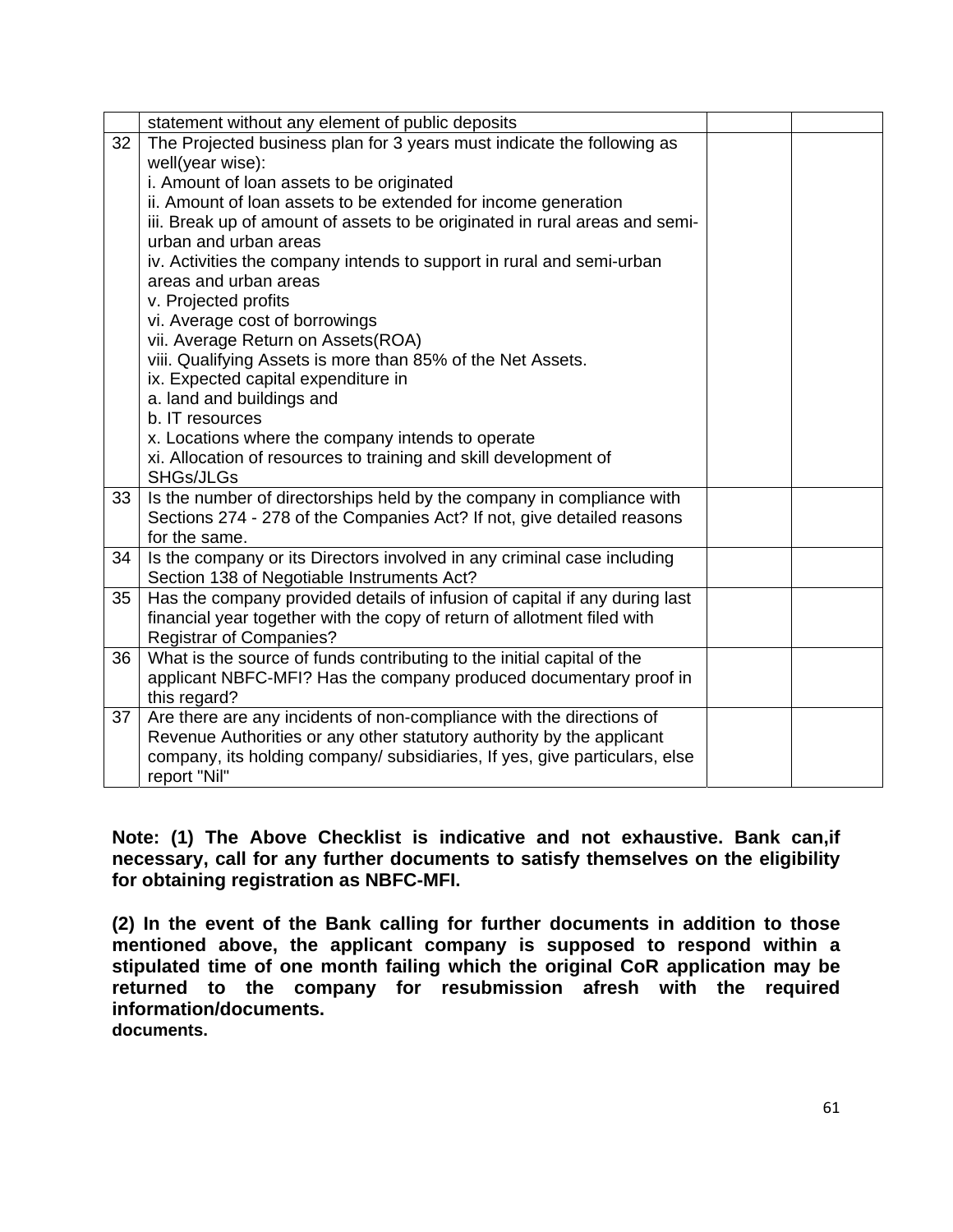# **Checklist for NBFC-MFI- Existing Companies**

#### **Name of the applicant Company : Name of the Regional Office :**

|   | <b>Items to be Checked</b>                                                                                                                                                                                                                                                                                                                                                                                                                                                                                                                                                                                                                                                                                                                                                                                                                                                                                   | <b>Confirm</b> | Page No |
|---|--------------------------------------------------------------------------------------------------------------------------------------------------------------------------------------------------------------------------------------------------------------------------------------------------------------------------------------------------------------------------------------------------------------------------------------------------------------------------------------------------------------------------------------------------------------------------------------------------------------------------------------------------------------------------------------------------------------------------------------------------------------------------------------------------------------------------------------------------------------------------------------------------------------|----------------|---------|
| 1 | Is the Application of the Company duly<br>stamped                                                                                                                                                                                                                                                                                                                                                                                                                                                                                                                                                                                                                                                                                                                                                                                                                                                            |                |         |
| 2 | Is the Application accompanied by the<br>following:                                                                                                                                                                                                                                                                                                                                                                                                                                                                                                                                                                                                                                                                                                                                                                                                                                                          |                |         |
| a | Annexure I<br>Is the Annexure duly signed by the Board<br>authorized Director of the Company under<br>company's stamp?<br>Has the Documentary evidence on<br>membership to at least one Credit<br>Information Bureau/Company submitted?<br>Has the Board passed a resolution that<br>the company will be associated with at<br>least one Self Regulatory Organization<br>(SRO)?                                                                                                                                                                                                                                                                                                                                                                                                                                                                                                                              |                |         |
| b | Annexure II duly certified by the Auditor.<br>Are the particulars/information furnished<br>in Annexure II based on figures of latest<br>annual audited balance sheet or a date<br>not earlier than 30 days of date of<br>application.                                                                                                                                                                                                                                                                                                                                                                                                                                                                                                                                                                                                                                                                        |                |         |
| C | Annexure III as additional information for<br>each of the Directors<br>Are the DIN and PAN Nos indicated.<br>Has the CIBIL data for all the directors<br>been submitted?<br>If there are any foreign nationals as<br>Directors, are the equivalent of PAN No<br>issued by the authorities of the country of<br>residence such as Social Security No.,<br>Passport No. and overseas bankers'<br>report on them furnished?<br>Do the names and addresses on such<br>documents tally with DIN allotment letter.<br>If not, are the reasons for variation<br>provided? Or are the claims of<br>genuineness supported by a magistrate's<br>certificate.<br>Are the current and past directorships<br>held by the Directors and also the names<br>and activities of the companies/firms<br>where they are holding substantial<br>interest (indicate percentage exceeding<br>10%) mentioned in each of the Annexure |                |         |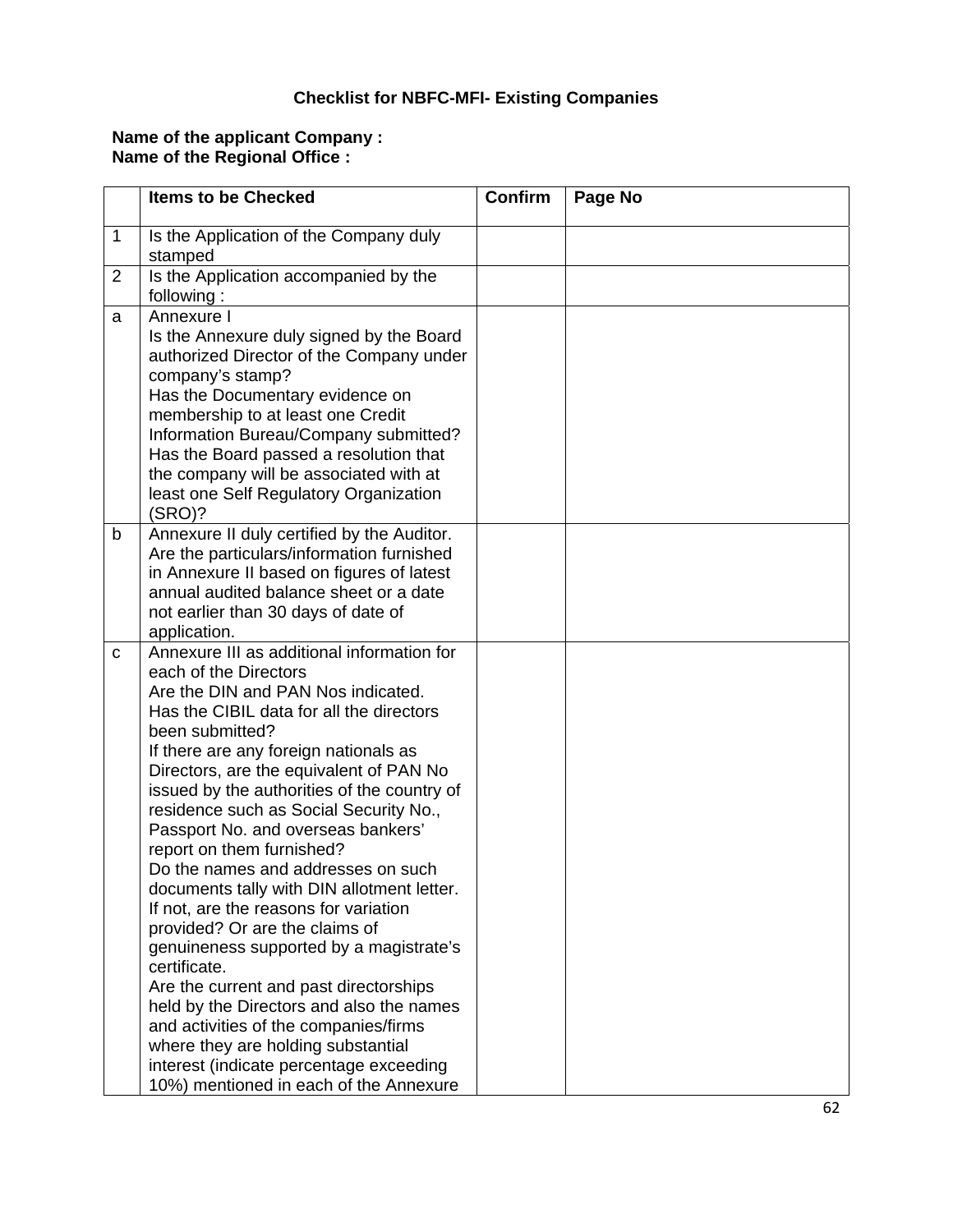|   | III.<br>Are<br>the<br>names of the regulators<br>(RBI, SEBI, IRDA, PFRDA, NHB<br>or<br>any<br>other foreign regulator) of the entities in<br>which the Directors hold directorships<br>mentioned? If yes, please provide the<br>registration details.<br>Are the entities unregulated? If so what is<br>the nature of their activities? |  |
|---|-----------------------------------------------------------------------------------------------------------------------------------------------------------------------------------------------------------------------------------------------------------------------------------------------------------------------------------------|--|
|   | Financial Statements of Unincorporated<br>Bodies, if any, in the group where the<br>directors may be holding directorship<br>with/without substantial interest of the last<br>2 years.                                                                                                                                                  |  |
| 3 | Are any of the companies indicated<br>against Item No. 15 of Annexure III, an<br>NBFC registered with the Reserve Bank,?<br>If yes, please provide the registration<br>details.                                                                                                                                                         |  |
| 4 | Is the CoR granted to the company to<br>function as an NBFC enclosed in original?                                                                                                                                                                                                                                                       |  |
| 5 | Has the applicant company changed its<br>name earlier?<br>If yes are the earlier held names and<br>dates of change together with the names<br>of Chief Executive Officer and Chairman<br>at the time of change of name furnished?<br>Has the applicant company furnished the<br>reasoning for the change of name?                       |  |
| 6 | Details of change in the management of<br>the company during last financial year till<br>date if any and reasons thereof.                                                                                                                                                                                                               |  |
| 7 | Has the applicant company ever defaulted<br>in timely repayment of deposits and<br>payment of interest?<br>If yes, have they provided a list of all such<br>pending cases and the action taken in<br>respect of each case?                                                                                                              |  |
| 8 | Does the applicant company have any<br>cases pending in any court including<br>consumer forums?<br>If yes, have they provided a list of such<br>pending cases, including those pertaining<br>to its deposit acceptance activities, if any?                                                                                              |  |
| 9 | Are the certified and up-to date copy of<br>the Memorandum of Association (MOA)<br>and Articles of Association of the<br>company submitted?                                                                                                                                                                                             |  |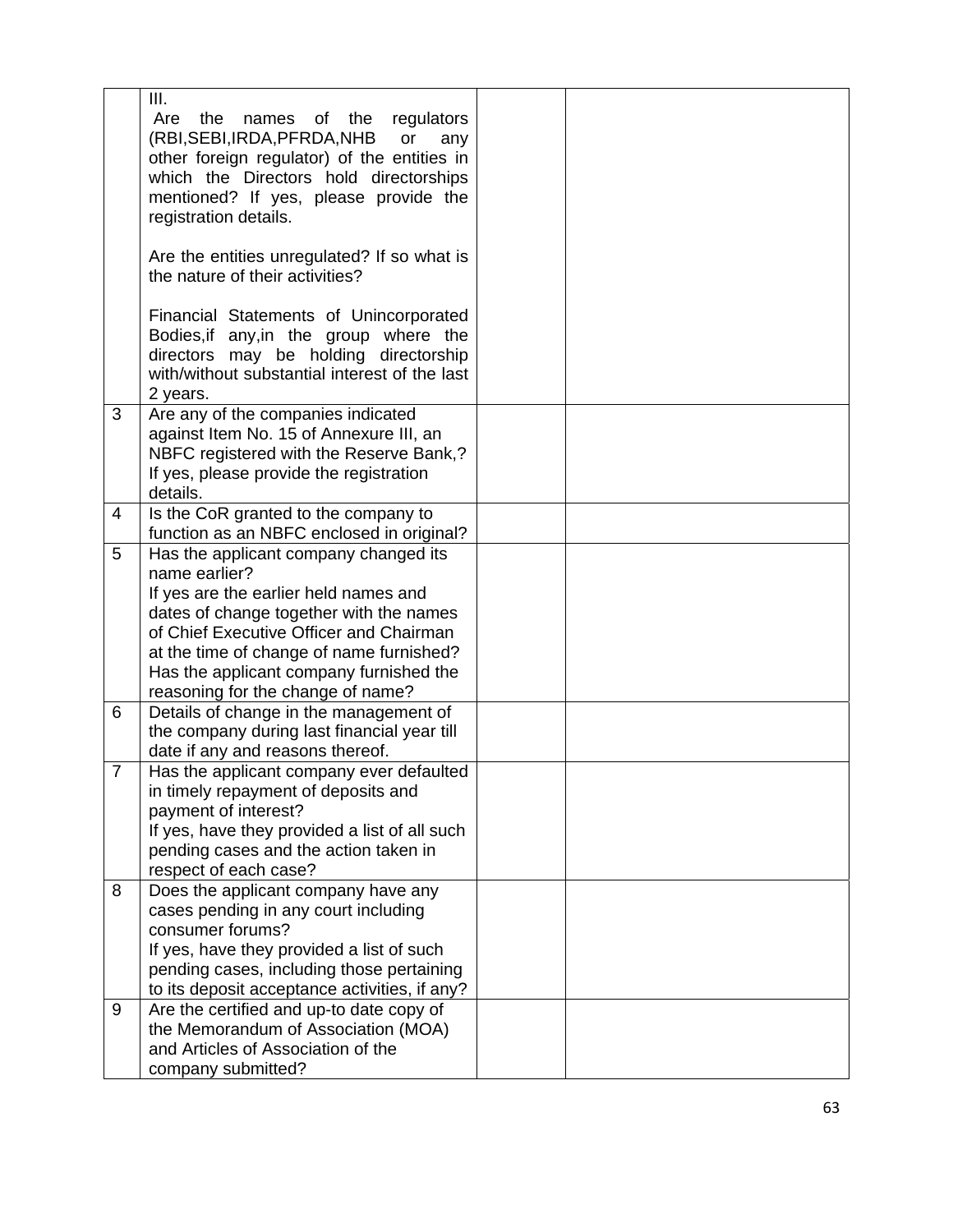|    | Details of changes in the Memorandum          |  |
|----|-----------------------------------------------|--|
|    | and Articles of Association duly certified.   |  |
|    | Does the MOA of the applicant company         |  |
|    | have enabling clause/s for conducting         |  |
|    | MFI business by the company?                  |  |
| 10 | Has the applicant company, if a public        |  |
|    | limited company, provided a certified copy    |  |
|    | of Certificate of Incorporation (bearing the  |  |
|    | signature of the Registrar of Companies)      |  |
|    | with the initial name & fresh certificate of  |  |
|    | incorporation consequent upon change of       |  |
|    | name of the Company?                          |  |
| 11 | Has the applicant company provided a          |  |
|    | copy of the PAN/CIN Nos. allotted to the      |  |
|    | Company?                                      |  |
| 12 | Has the company submitted certified           |  |
|    | copies of the audited Balance Sheet &         |  |
|    | Profit and Loss Account for the last three    |  |
|    | years?                                        |  |
|    | If the company is incurring losses, are the   |  |
|    | steps to wipe out loss indicated?             |  |
| 13 | Has the applicant company raised              |  |
|    | unsecured loans, including from the           |  |
|    | Directors during the year?                    |  |
|    | If yes, do these fall under the definition of |  |
|    | public deposits as per Section 2(1)(xii) of   |  |
|    | the APD Directions, 1998?                     |  |
| 14 | Does the company fulfill the Qualifying       |  |
|    | asset criteria criteria for registration?     |  |
|    | Are its qualifying assets (originated on or   |  |
|    | after January 1, 2012) not less than 85%      |  |
|    | of its net assets? (Board Resolution          |  |
|    | certifying the same is to be submitted)       |  |
|    | (Qualifying assets and net assets have        |  |
|    | been defined in as specified in               |  |
|    | DNBS.CC.PD.No. 250/03.10.01/2011-12           |  |
|    | dated December 2, 2011 and DNBS (PD)          |  |
|    | CC.No.300/03.10.038/2012-13 dated             |  |
|    | August 3,2012)                                |  |
| 15 | If the company does not qualify as a MFI      |  |
|    | and still proposes to become one, has it      |  |
|    | provided a time bound action plan for         |  |
|    | qualifying as one?                            |  |
| 16 | If the company does not meet the NOF          |  |
|    | requirement / minimum capital adequacy        |  |
|    | ratio as on the date of the last audited      |  |
|    | balance sheet has the applicant company       |  |
|    | provided a time bound action plan for         |  |
|    | compliance                                    |  |
| 17 | Please provide details of the loan asset      |  |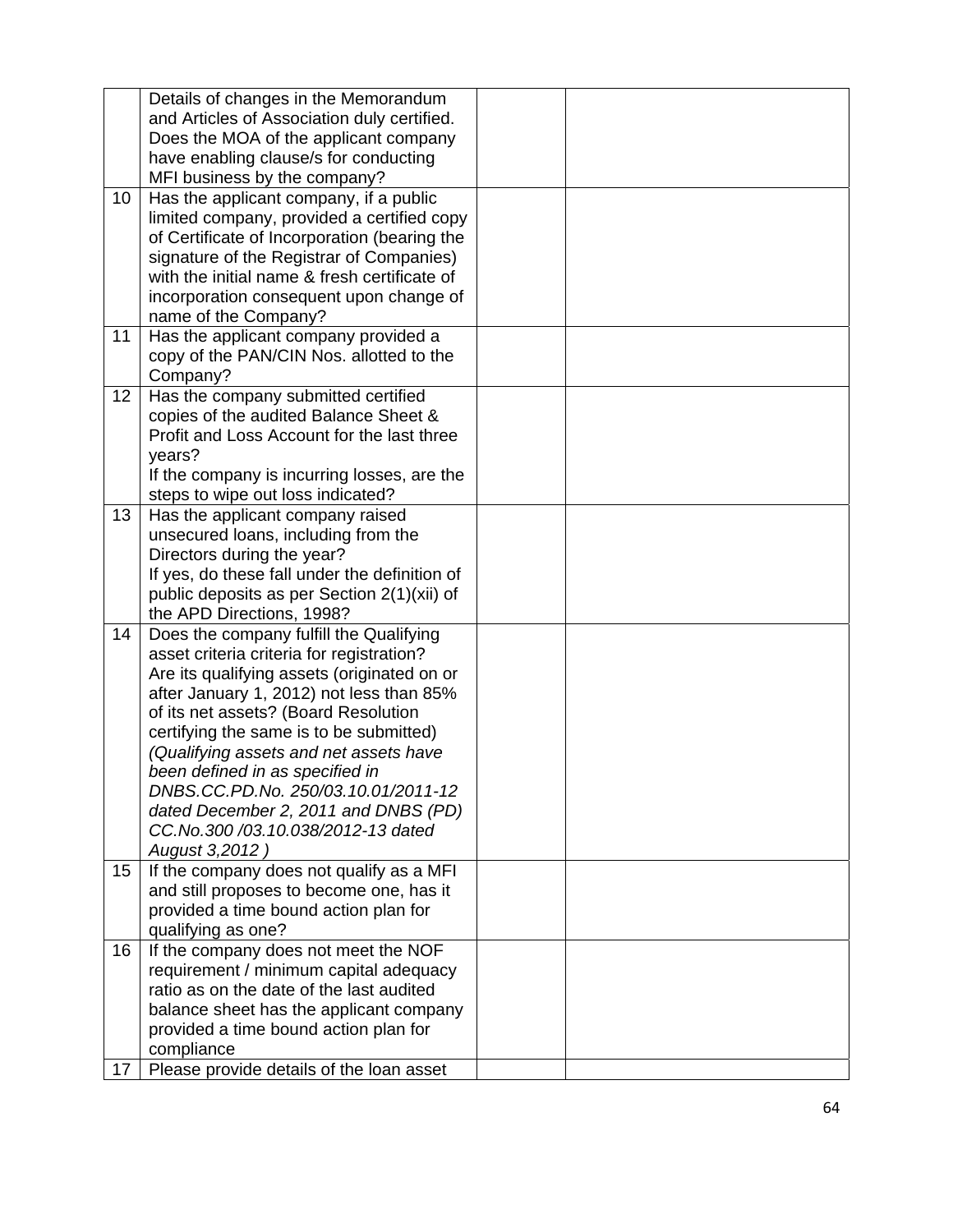| Category                   | $\overline{No}$ of<br>accounts | <b>Amount</b><br>outstanding |
|----------------------------|--------------------------------|------------------------------|
| Total<br>(1).              |                                |                              |
| Loans                      |                                |                              |
| outstanding                |                                |                              |
| as on the                  |                                |                              |
| date<br>of                 |                                |                              |
| application<br>(i) Of the  |                                |                              |
| (1).<br>item               |                                |                              |
| above,                     |                                |                              |
| loans                      |                                |                              |
| sanctioned                 |                                |                              |
| on or after                |                                |                              |
| January 01,<br>2012<br>for |                                |                              |
| amounts of                 |                                |                              |
| Rs. 15, 000                |                                |                              |
| and below                  |                                |                              |
| $(i.i)$ Of the             |                                |                              |
| item at i.                 |                                |                              |
| above,<br>loans<br>for     |                                |                              |
| tenure                     |                                |                              |
| exceeding                  |                                |                              |
| 1 year:                    |                                |                              |
| (ii) On the                |                                |                              |
| (1).<br>item<br>above,     |                                |                              |
| Loans                      |                                |                              |
| sanctioned                 |                                |                              |
| on or after                |                                |                              |
| January 01,                |                                |                              |
| 2012 with<br>amount        |                                |                              |
| exceeding                  |                                |                              |
| Rs.                        |                                |                              |
| 15,000/-                   |                                |                              |
| for<br>(ii.i)              |                                |                              |
| loans<br>at                |                                |                              |
| ii.<br>item<br>above,      |                                |                              |
| loans<br>for               |                                |                              |
| tenure less                |                                |                              |
| 24<br>than                 |                                |                              |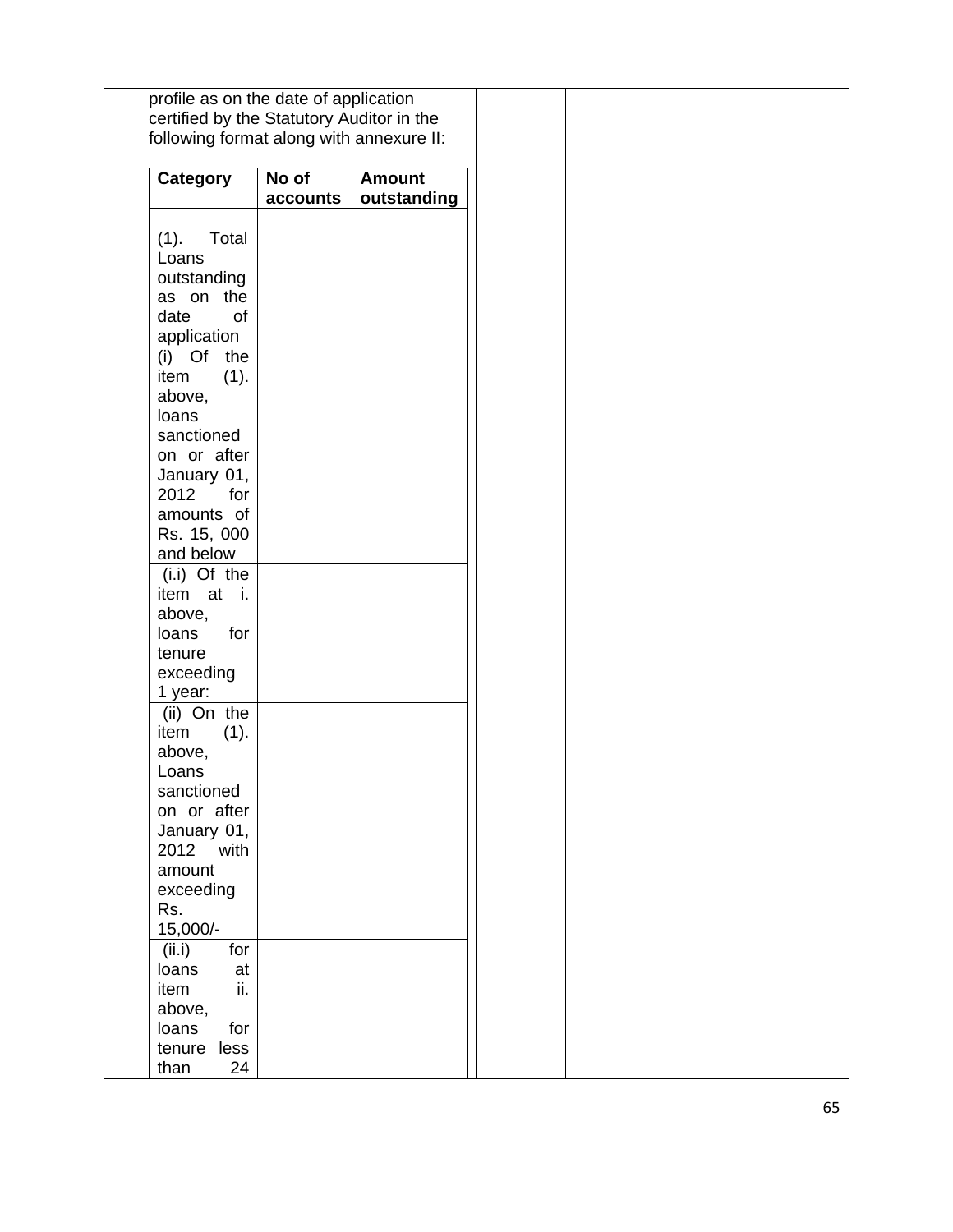|    | months                                   |  |  |
|----|------------------------------------------|--|--|
|    | (iii) Loans                              |  |  |
|    | extended                                 |  |  |
|    | towards                                  |  |  |
|    | income                                   |  |  |
|    | generation                               |  |  |
|    | (iv) Loans                               |  |  |
|    | where<br>the                             |  |  |
|    | annual                                   |  |  |
|    | of<br>income                             |  |  |
|    | the                                      |  |  |
|    | household                                |  |  |
|    | (iv.i)<br>is                             |  |  |
|    | than<br>more                             |  |  |
|    | Rs. 60,000                               |  |  |
|    | (for<br>rural                            |  |  |
|    | areas) (iv.ii)                           |  |  |
|    | more than                                |  |  |
|    | Rs.                                      |  |  |
|    | 1,20,000                                 |  |  |
|    | (for<br>semi                             |  |  |
|    | and<br>urban                             |  |  |
|    | urban                                    |  |  |
|    | areas)                                   |  |  |
|    | where<br>(v)                             |  |  |
|    | the                                      |  |  |
|    | borrower                                 |  |  |
|    | has                                      |  |  |
|    | borrowed                                 |  |  |
|    | from more                                |  |  |
|    | than 2 MFIs                              |  |  |
|    | (vi) where                               |  |  |
|    | the                                      |  |  |
|    | borrower is                              |  |  |
|    | member of                                |  |  |
|    | more than 1                              |  |  |
|    | SHG/JLG                                  |  |  |
|    | (vii) where                              |  |  |
|    | the                                      |  |  |
|    | borrower                                 |  |  |
|    | has availed                              |  |  |
|    | loans<br>in                              |  |  |
|    | individual                               |  |  |
|    | capacity as                              |  |  |
|    | also<br>as                               |  |  |
|    | member of                                |  |  |
|    | SHG/JLG                                  |  |  |
| 18 | Does the applicant company hold FDI?     |  |  |
|    |                                          |  |  |
|    | If yes, has the FDI been brought in with |  |  |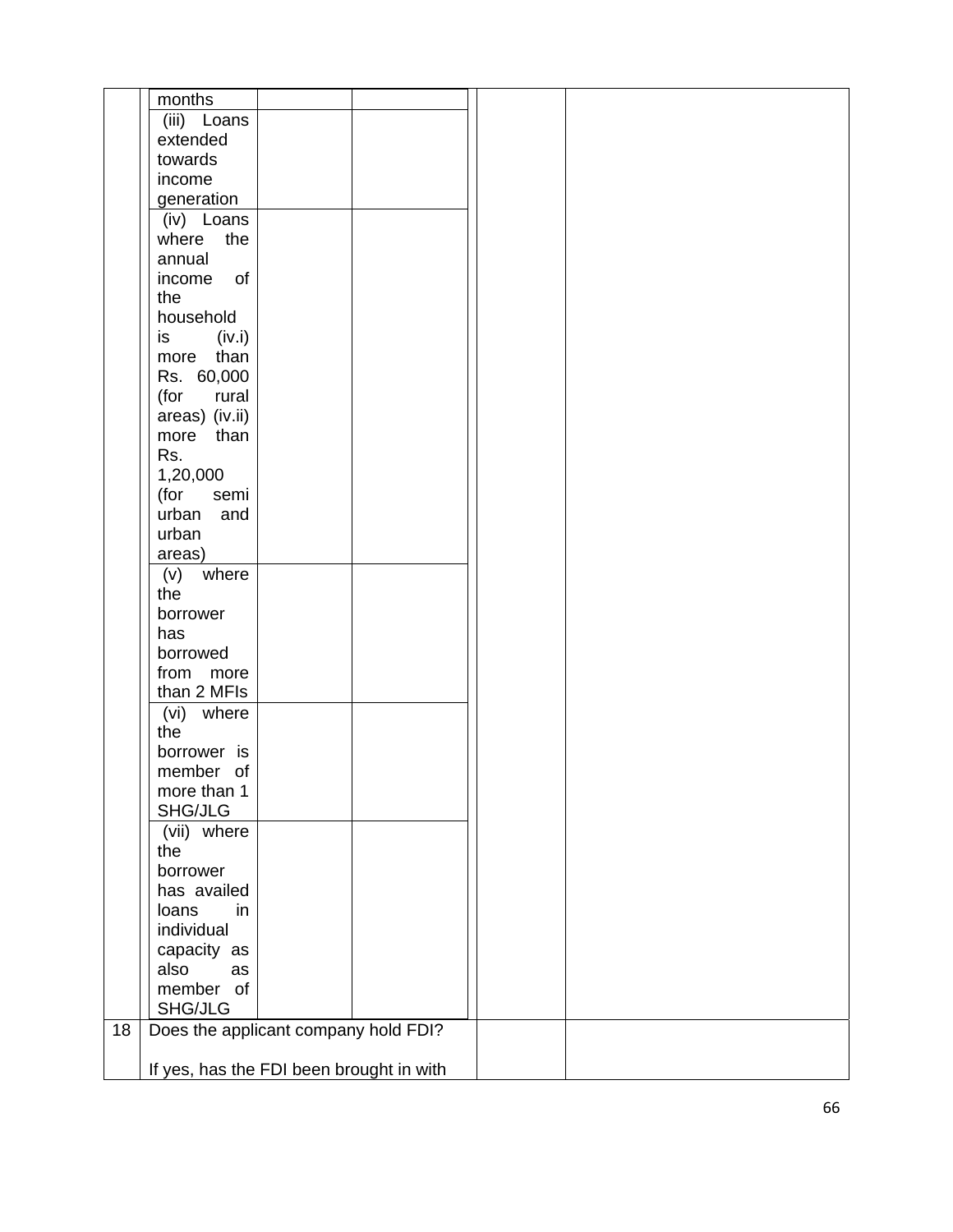|    | FIPB approval? (Copy of approval to be<br>submitted).                                                                                                                                                                                                |  |
|----|------------------------------------------------------------------------------------------------------------------------------------------------------------------------------------------------------------------------------------------------------|--|
|    | What is the percentage holding?                                                                                                                                                                                                                      |  |
|    | Has the company submitted FIRC and<br>FC-GPR in support thereof?                                                                                                                                                                                     |  |
|    | Does the company fulfill the minimum<br>capitalization norms or not? (Statutory<br>Auditor certificate to be submitted)                                                                                                                              |  |
|    | Is the foreign entity contributing the FDI<br>subject to supervision in its home<br>country?                                                                                                                                                         |  |
|    | If yes, what is the name, address and<br>email id of the regulator?                                                                                                                                                                                  |  |
|    | If not, what is the legal status of the<br>foreign investor? Under what statutes was<br>it established? Is it a listed or an unlisted<br>entity? Was any approval given by FED,<br>RBI? If yes, a certified copy of the<br>approval may be attached. |  |
|    | Activities undertaken, details of regulator<br>of group/associate companies doing<br>financial activities which are regulated<br>either in the home country or elsewhere, if<br>any.                                                                 |  |
|    | If any group/ associate company is<br>operating in India, details such as its<br>activities, its partners or associates,<br>regulator/s etc. may be furnished.                                                                                       |  |
| 19 | Whether the company was granted any<br>permission by FED to function as Full-<br>fledged Money Changers? If so, copy of<br>the RBI letter granting the permission.                                                                                   |  |
| 20 | Has the applicant company submitted a<br>copy of Board<br>Resolution<br>certified<br>approving the submission of application<br>and its contents for COR as NBFC-MFI<br>and also authorizing a Director to submit<br>the application?                |  |
| 22 | Has the applicant company submitted a<br>certified copy of the Board Resolution that<br>the company has not accepted any public<br>deposits in the past/ does not hold any<br>public deposits as on date and will not                                |  |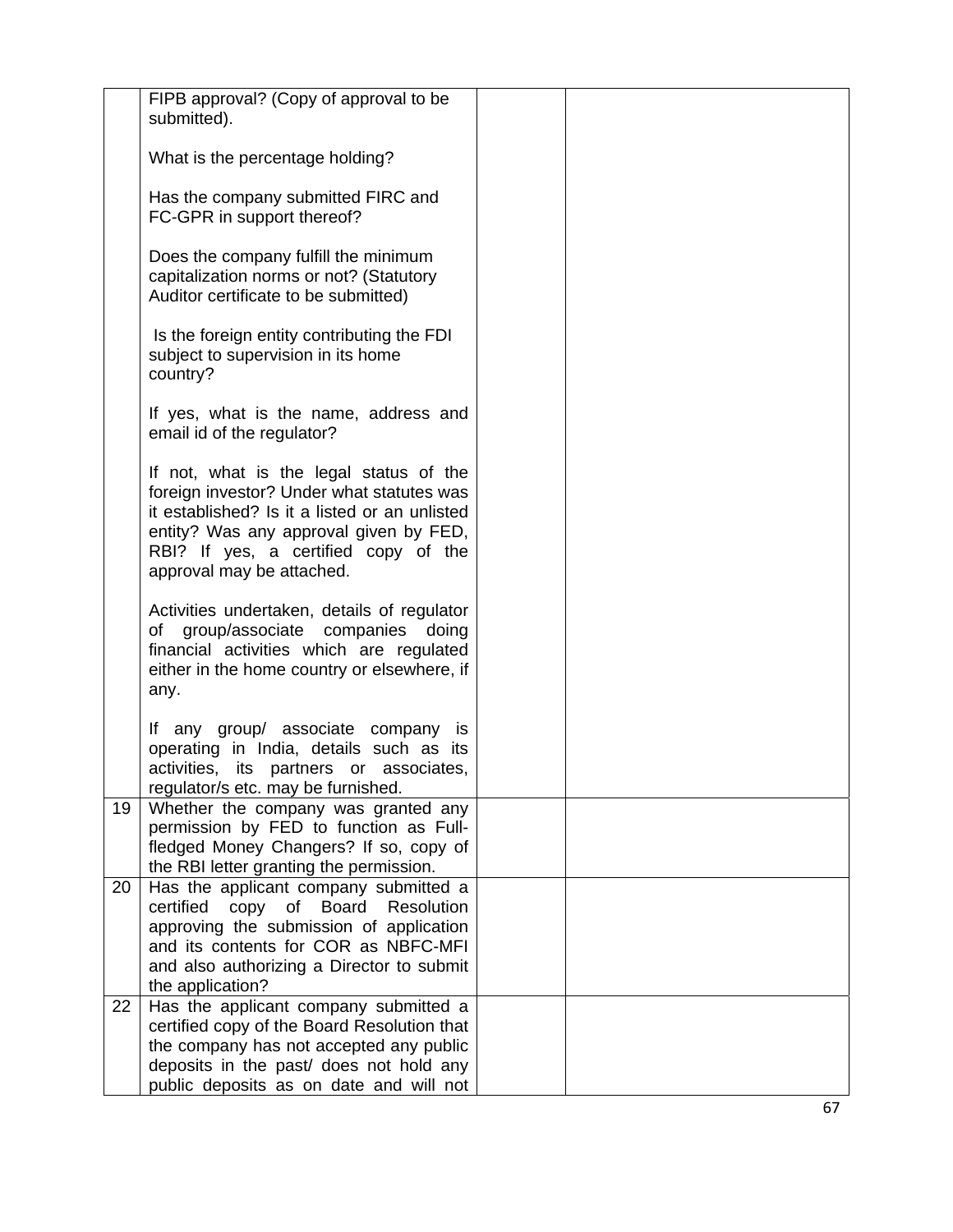|    | accept the deposits in future without prior<br>approval of the Bank? |  |
|----|----------------------------------------------------------------------|--|
| 23 | Has the applicant company submitted a                                |  |
|    | copy of the board resolution certifying                              |  |
|    | fixing internal exposure limits to avoid any                         |  |
|    | undesirable<br>concentration<br>in<br>specific                       |  |
|    | geographical locations?                                              |  |
| 24 | Has the applicant company submitted a                                |  |
|    | certified copy of the Board Resolution that                          |  |
|    | the company is adhering to the other                                 |  |
|    | regulations regarding pricing of credit,                             |  |
|    | Fair Practices in lending and non-coercive                           |  |
|    | method of recovery as specified in                                   |  |
|    | DNBS.CC.PD.No.250/03.10.01/2011-12                                   |  |
|    | dated December 2, 2011?                                              |  |
| 25 | Has<br>the<br>company provided<br><b>Board</b>                       |  |
|    | Resolution certifying the following details                          |  |
|    | in addition to Annex II?                                             |  |
|    | A. Details of Average interest cost of                               |  |
|    | borrowings of the NBFC-MFI as on March                               |  |
|    | 31, 2011 and 2012.                                                   |  |
|    | B. Average interest charged by the                                   |  |
|    | NBFC-MFI on advances extended as on                                  |  |
|    |                                                                      |  |
|    | March 31, 2011 and 2012                                              |  |
|    | C. Of the total loans outstanding as on the                          |  |
|    | date of application, Number and amount                               |  |
|    | of loans outstanding in the state of                                 |  |
|    | Andhra Pradesh as on March 31, 2012 (if                              |  |
|    | any)<br>D. Amount of provisions, if any, held                        |  |
|    | against loans in the state of Andhra                                 |  |
|    | Pradesh as on March 31, 2012                                         |  |
| 26 | Does the Auditors Certificate certify the                            |  |
|    | following:                                                           |  |
|    | (a) The company is not holding any public                            |  |
|    | deposits as on date                                                  |  |
|    | (b) The company's NOF is.                                            |  |
|    | (c) The company's asset size is.                                     |  |
|    | The company's qualifying<br>(d)<br>assets                            |  |
|    | (originated on or after January 1,2012) is                           |  |
|    | and its ratio to net assets is  which is                             |  |
|    | not less that 85 %.                                                  |  |
|    | (e) The company's CRAR is                                            |  |
|    | (f) The company's loan portfolio in the                              |  |
|    | state of Andhra Pradesh is                                           |  |
|    | g) The company has adopted the asset                                 |  |
|    | classification and provisioning norms with                           |  |
|    | effect from April 1, 2012 as specified in                            |  |
|    | DNBS.CC.PD.No.250/03.10.01/2011-12                                   |  |
|    | dated December 2, 2011.                                              |  |
|    | h) The company fulfills all conditions                               |  |
|    |                                                                      |  |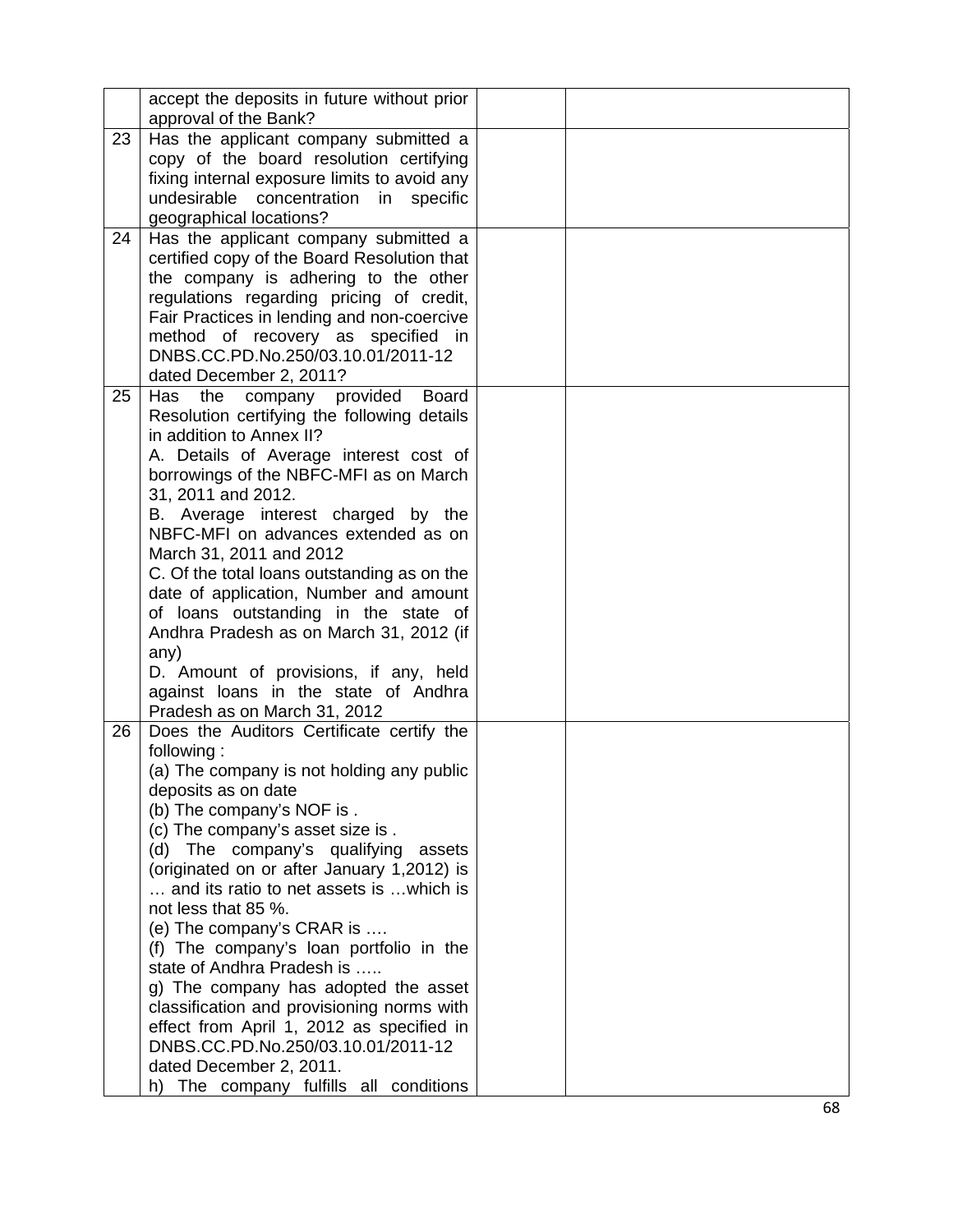| 27 | stipulated to be classified as an NBFC-<br>MFI during the current financial year as<br>specified<br>in.<br>DNBS.CC.PD.No.250/03.10.01/2011-12<br>dated December 2, 2011.<br>Has the applicant company given a                                                                                                                                                                                                                                                                                                                                                                                                                                                                                                    |  |
|----|------------------------------------------------------------------------------------------------------------------------------------------------------------------------------------------------------------------------------------------------------------------------------------------------------------------------------------------------------------------------------------------------------------------------------------------------------------------------------------------------------------------------------------------------------------------------------------------------------------------------------------------------------------------------------------------------------------------|--|
|    | declaration to the effect that it is capable<br>of electronic submission of<br>Returns<br>through the internet as and when required<br>by Reserve Bank of India? Has the email<br>of the company been provided?                                                                                                                                                                                                                                                                                                                                                                                                                                                                                                  |  |
| 28 | Have all the Directors of the applicant<br>company given a declaration individually<br>that they are not associated with un-<br>incorporated bodies and that they are in<br>compliance to the provisions of Section<br>45S of the RBI Act, 1934?                                                                                                                                                                                                                                                                                                                                                                                                                                                                 |  |
| 29 | Is the Application accompanied by a<br>certificate by a Chartered Accountant on<br>including<br>the<br>details<br>percentage<br>shareholding<br>οf<br>group/associate/subsidiary/holding/related<br>companies?                                                                                                                                                                                                                                                                                                                                                                                                                                                                                                   |  |
|    | ('Companies in the group" have been<br>exhaustively defined in para $3(1)$ b of<br>Notification No. DNBS.(PD) 219/CGM<br>(US)-2011 dated January 05, 2011 as an<br>arrangement involving two or more<br>entities related to each other through any<br>following relationships,<br>of<br>the<br>viz;<br>subsidiary-parent (defined in terms of AS-<br>21), Joint Venture (defined in terms of AS<br>27), Associate (defined in terms of AS<br>23), promoter-promotee (as provided in<br>the SEBI-Acquisition of shares<br>and<br>takeover) Regulations, 1997) for listed<br>companies, a related party (defined in<br>terms of AS 18) Common brand name,<br>and investment in equity shares of 20%<br>and above.) |  |
|    | Do the details include names of the<br>company, their activity, their regulators?<br>If they are unregulated, have the details of<br>their activities, provided?                                                                                                                                                                                                                                                                                                                                                                                                                                                                                                                                                 |  |
|    | 0f<br>the<br>above<br>Are<br>the<br>names<br>companies/entities<br>the<br>appearing<br>in.<br>balance sheet of the applicant company?                                                                                                                                                                                                                                                                                                                                                                                                                                                                                                                                                                            |  |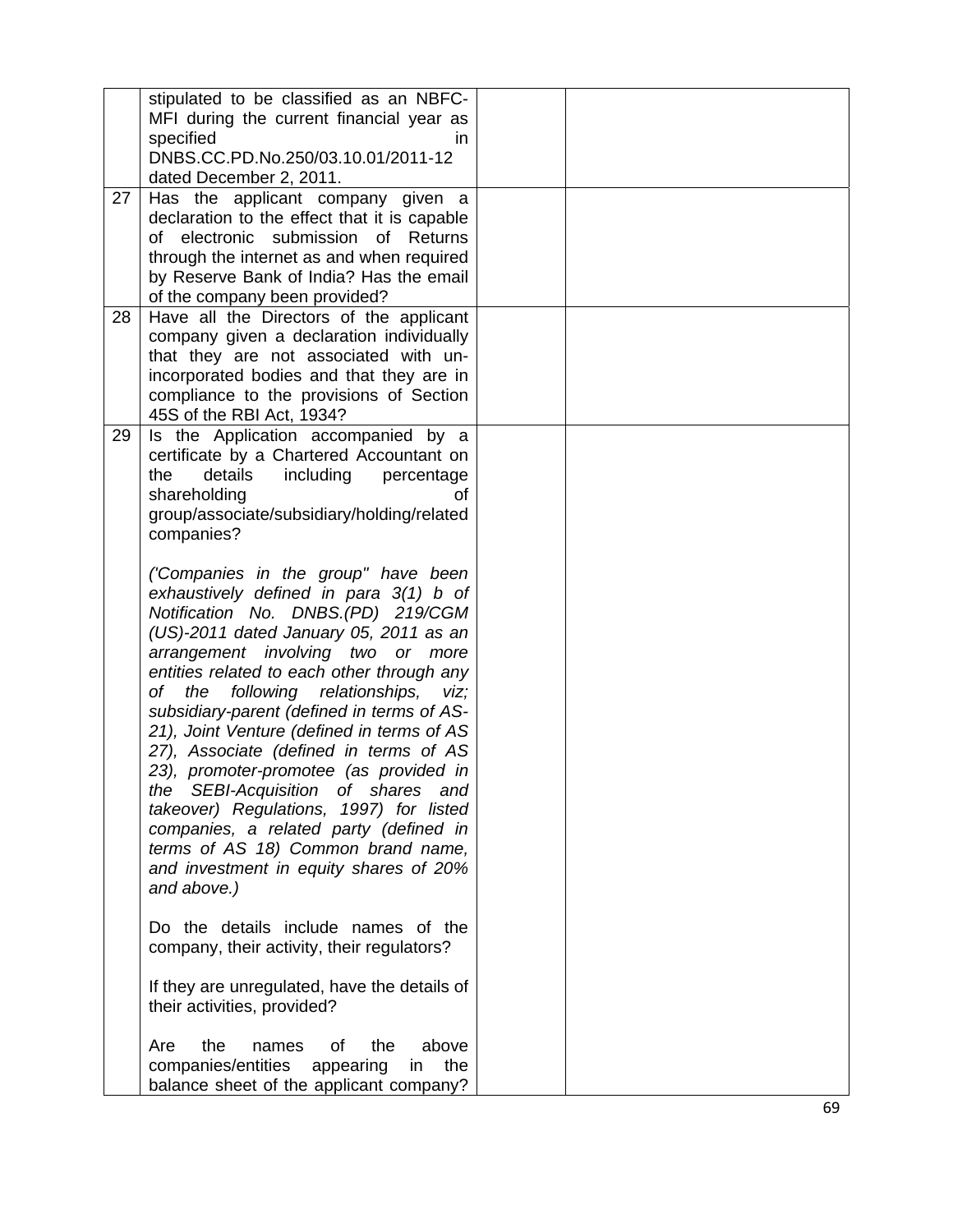|    | If not, has the applicant company stated<br>the reasons thereof?                     |  |
|----|--------------------------------------------------------------------------------------|--|
|    |                                                                                      |  |
|    | Is there any group companies located<br>overseas?                                    |  |
|    |                                                                                      |  |
|    | If yes, were these established under<br>under                                        |  |
|    | general permission<br>route<br>or<br>approval from appropriate authority?            |  |
|    |                                                                                      |  |
|    | Are there any NBFCs from among the<br>group companies?                               |  |
| 30 | Are there any other NBFC-MFIs/pending                                                |  |
|    | NBFC-MFIs in the group?                                                              |  |
|    | If yes, has the applicant company<br>provided any justification in having            |  |
|    | another NBFC-MFI within the Group?                                                   |  |
| 31 | Has the applicant Banker's report in r/o<br>applicant company been furnished?        |  |
| 32 | Has the company furnished the Bankers'                                               |  |
|    | Report in r/o companies in which the                                                 |  |
|    | Directors of the applicant company have<br>substantial interest as indicated against |  |
|    | Items Nos. 14 & 15 of Annexure -III?                                                 |  |
| 33 | Has the company submitted Bankers'                                                   |  |
|    | Reports in r/o group/subsidiary/holding<br>companies if any, of the applicant        |  |
|    | company?                                                                             |  |
| 34 | Has the company submitted overseas                                                   |  |
|    | Bankers' Reports in r/o foreign directors, if<br>any?                                |  |
| 35 | Has the applicant company submitted the                                              |  |
|    | Business Plan for the next three years<br>giving details of its thrust of business,  |  |
|    | market segment & projected balance                                                   |  |
|    | Cash<br>flow<br>statement,<br>sheets,                                                |  |
|    | asset/income pattern statement without                                               |  |
| 36 | any element of public deposits<br>The Projected business plan for 3 years            |  |
|    | must indicate the following as well(year                                             |  |
|    | wise):<br>i. Amount of loan assets to be originated                                  |  |
|    | ii. Amount of loan assets to be extended                                             |  |
|    | for income generation                                                                |  |
|    | iii. Break up of amount of assets to be<br>originated in rural areas and semi-urban  |  |
|    | and urban areas                                                                      |  |
|    | iv. Activities the company intends to                                                |  |
|    | support in rural and semi-urban areas and                                            |  |
|    | urban areas                                                                          |  |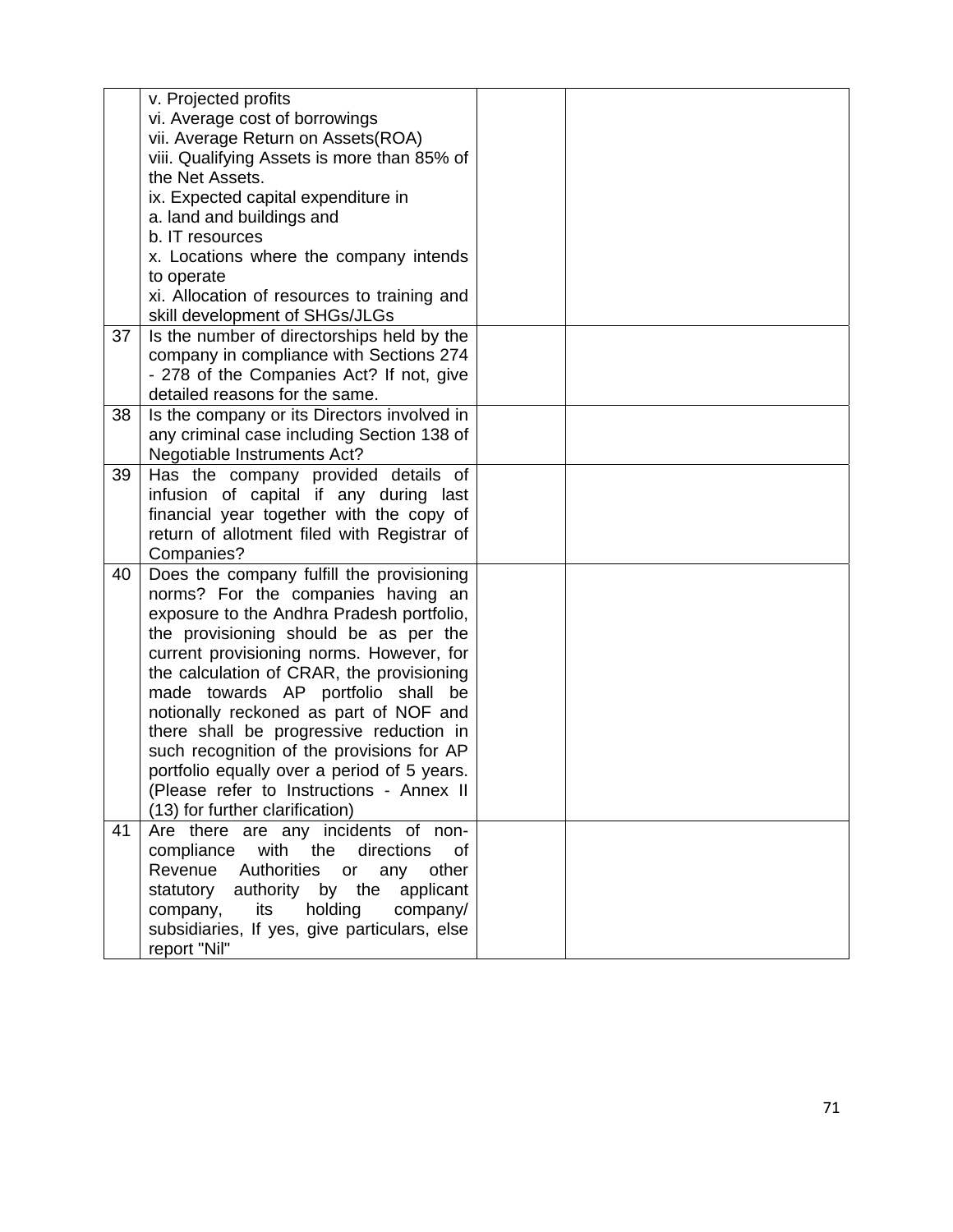**Note: (1) The Above Checklist is indicative and not exhaustive. Bank can,if necessary, call for any further documents to satisfy themselves on the eligibility for obtaining registration as NBFC-MFI.** 

**(2) In the event of the Bank calling for further documents in addition to those mentioned above, the applicant company is supposed to respond within a stipulated time of one month failing which the request for conversion may be returned to the company for resubmission afresh with the required information/documents.**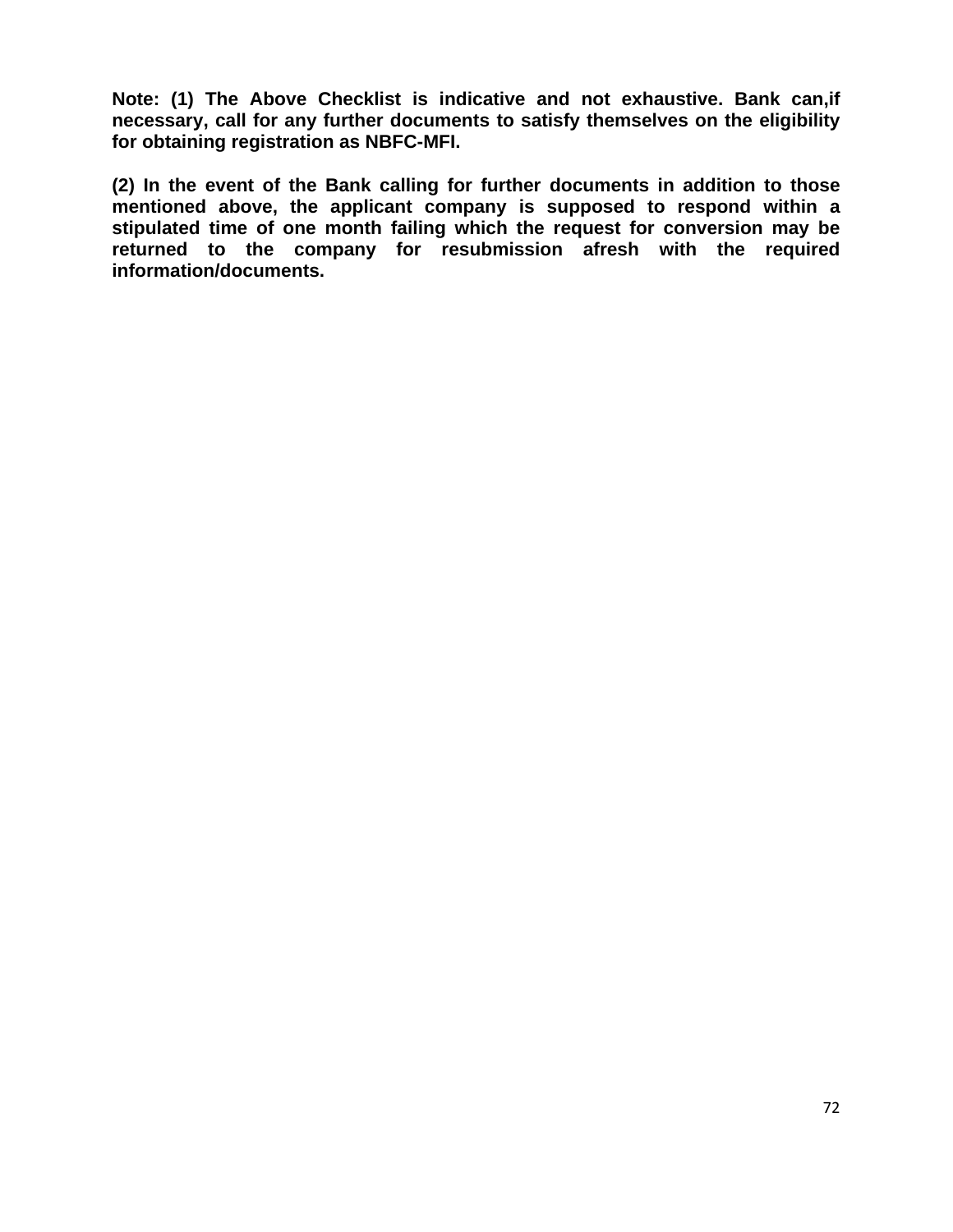*An indicative list of basic documents/information to be furnished along with the application. All documents/information is to be submitted in duplicate.* 

| Sr No          | Requirements to be complied with and documents to be<br>submitted to RBI by Companies for obtaining certificate and<br><b>Registration from RBI as NBFC- Factor</b>                                                                        | Page no. in<br>the file |
|----------------|--------------------------------------------------------------------------------------------------------------------------------------------------------------------------------------------------------------------------------------------|-------------------------|
| $\mathbf{1}$   | Minimum NOF requirement Rs. 500 lakh.                                                                                                                                                                                                      |                         |
| $\mathbf{2}$   | Application to be submitted in two separate sets tied up properly in<br>two separate files and properly page numbered.                                                                                                                     |                         |
| $\mathbf{3}$   | Identification particulars (Annex I).                                                                                                                                                                                                      |                         |
| 4              | Statement on prudential norms (Annex II).                                                                                                                                                                                                  |                         |
| 5              | Information about the management (Annex III)                                                                                                                                                                                               |                         |
| 6              | Is the CoR granted to the company to function as an NBFC<br>enclosed in original? (For existing companies)                                                                                                                                 |                         |
| $\overline{7}$ | Details of change in the management of the company during last<br>financial year till date if any and reasons thereof.                                                                                                                     |                         |
| 8              | Certified copies of Certificate of Incorporation and Certificate of<br>Commencement of Business in case of public limited companies.                                                                                                       |                         |
| 9              | Certified copies of up-to-date Memorandum and Articles of<br>Association of the company.                                                                                                                                                   |                         |
| 10             | Details of clauses in the memorandum relating to financial<br>business.                                                                                                                                                                    |                         |
| 11             | Details of changes in the Memorandum and Articles of Association<br>duly certified.                                                                                                                                                        |                         |
| 12             | Copy of PAN/CIN alotted to the company.                                                                                                                                                                                                    |                         |
| 13             | Annex II to be submitted duly signed by the director/Authorized<br>signatory and certified by the statutory auditors.                                                                                                                      |                         |
| 14             | Annex III (directors' profile) to be separately filled up and signed by<br>each director. Care should be taken to give details of bankers in<br>respect of firms/companies/entities in which directors have<br>substantial interest.       |                         |
| 15             | In case the directors are associated with or without substantial<br>interest (indicate % of holding in each company firm) in other<br>companies, indicate clearly the activity of the companies and details<br>of their regulators if any. |                         |
| 16             | Certificate from the respective NBFC/s where the Directors have<br>gained NBFC experience.                                                                                                                                                 |                         |
| 17             | Copy of PAN and DIN allotted to the Directors.                                                                                                                                                                                             |                         |
| 18             | CIBIL Data pertaining to Directors of the company                                                                                                                                                                                          |                         |
| 19             | Financial Statements of the last 2 years of Unincorporated Bodies,<br>if any, in the group where the directors may be holding directorship<br>with/without substantial interest.                                                           |                         |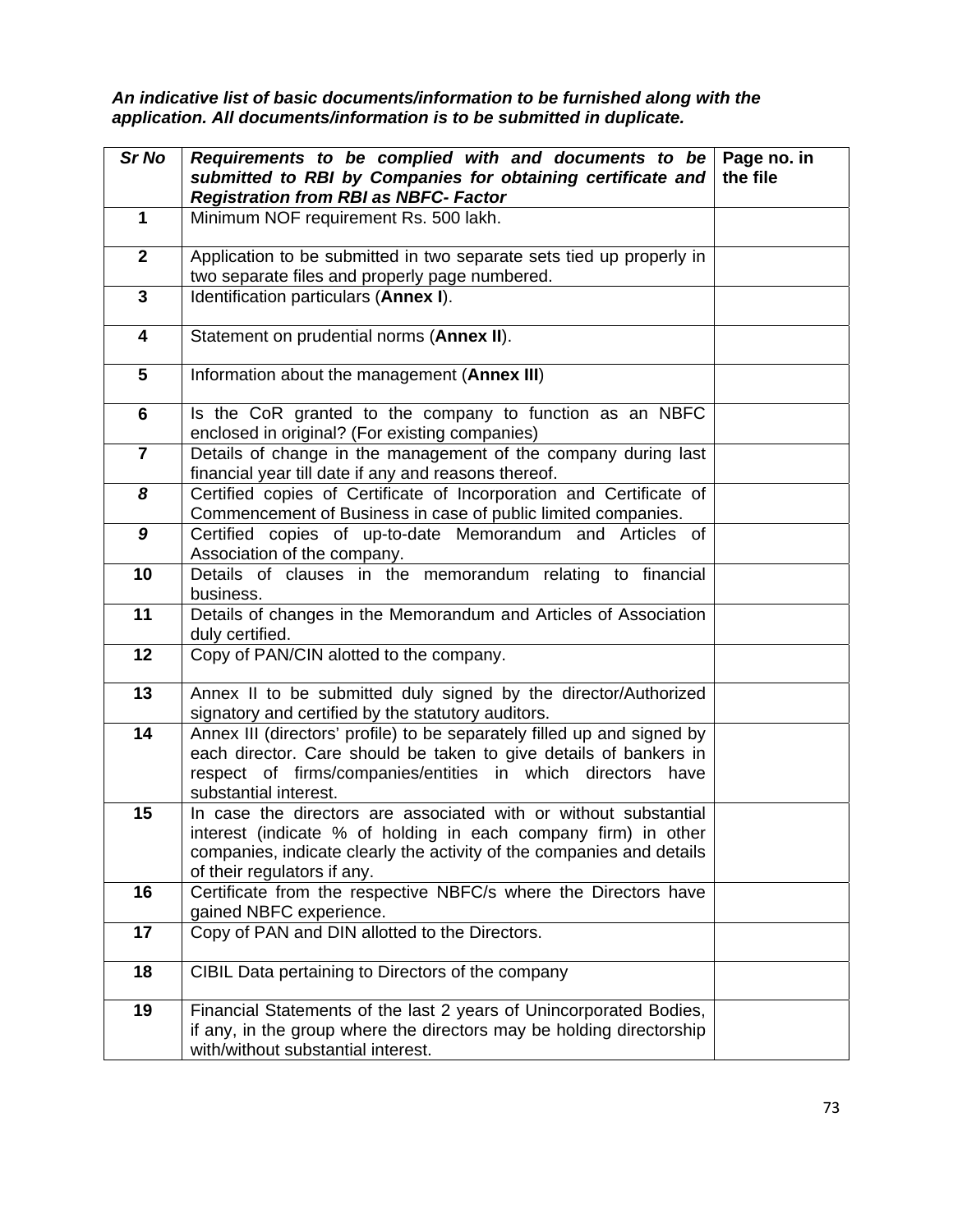| 20 | Certificate of compliance with section 45S of Chapter IIIC of the RBI                                                               |  |
|----|-------------------------------------------------------------------------------------------------------------------------------------|--|
|    | Act, 1934 regarding unincorporated bodies with which director/s of                                                                  |  |
|    | the company are associated.                                                                                                         |  |
| 21 | Whether any prohibitory order was issued in the past to the<br>other<br>NBFC/RNBC<br>with<br>which<br>company<br>or<br>any<br>the   |  |
|    | directors/promoters etc. were associated? If yes, details there of.                                                                 |  |
| 22 | Whether the company or any of its directors was/is involved in any                                                                  |  |
|    | criminal case, including under section 138(1) of the Negotiable                                                                     |  |
|    | Instruments Act? If yes, details thereof.                                                                                           |  |
| 23 | Board Resolution specifically approving the submission of the                                                                       |  |
|    | application and its contents and authorizing signatory.                                                                             |  |
| 24 | Board Resolution to the effect that the company has not accepted                                                                    |  |
|    | any public deposit, in the past (specify period)/does not hold any                                                                  |  |
|    | public deposit as on the date and will not accept the same in future                                                                |  |
|    | without the prior approval of Reserve Bank of India in writing.                                                                     |  |
| 25 | Board resolution stating that the company is not carrying on any<br>NBFC activity/stopped NBFC activity and will<br>not carry       |  |
|    | on/commence the same before getting registration from RBI.(Only                                                                     |  |
|    | for the new companies)                                                                                                              |  |
| 26 | Certified copy of Board resolution for formulation of "Fair Practices                                                               |  |
|    | Code"                                                                                                                               |  |
| 27 | Board resolution certifying the time limit within which the company                                                                 |  |
|    | would comply with the requirement of fulfilling the NOF criterion of                                                                |  |
|    | NOF of Rs.500 lakhs (for the existing companies not fulfilling                                                                      |  |
|    | the criteria regarding NOF).                                                                                                        |  |
| 28 | Board Resolution enclosing a road map certifying that they will<br>either raise factoring assets/income percentage to 75 % of total |  |
|    | assets/income or unwind the factoring business by July 22, 2014.                                                                    |  |
|    | (for the existing companies not fulfilling the criteria regarding                                                                   |  |
|    | asset income percentage).                                                                                                           |  |
| 28 | Statutory Auditors Certificate certifying that the company is/does not                                                              |  |
|    | accept/is not holding Public Deposit.                                                                                               |  |
| 29 | Statutory Auditors Certificate certifying that the company is not                                                                   |  |
|    | carrying on any NBFC activity.                                                                                                      |  |
| 30 | Statutory Auditors Certificate certifying net owned fund as on date                                                                 |  |
| 31 | of the application.<br>Statutory Auditors Certificate certifying that financial assets in the                                       |  |
|    | factoring business constitute at least 75 percent of its total assets                                                               |  |
|    | and its income derived from factoring business is not less than 75                                                                  |  |
|    | percent of its gross income.                                                                                                        |  |
| 32 | Details of Authorised Share Capital and latest shareholding pattern                                                                 |  |
|    | of the company including the percentages. Documentary evidence                                                                      |  |
|    | for change in shareholding pattern, if undergone. If there are any                                                                  |  |
|    | NBFC corporate share holders, certificates from their statutory                                                                     |  |
|    | auditors regarding the adequacy of statutory NOF post investment.                                                                   |  |
|    | Also, provide details about the line of activity of other corporate<br>stake holders.                                               |  |
| 33 | Copy of Fixed Deposit receipt & bankers certificate of no lien                                                                      |  |
|    | indicating balances in support of NOF                                                                                               |  |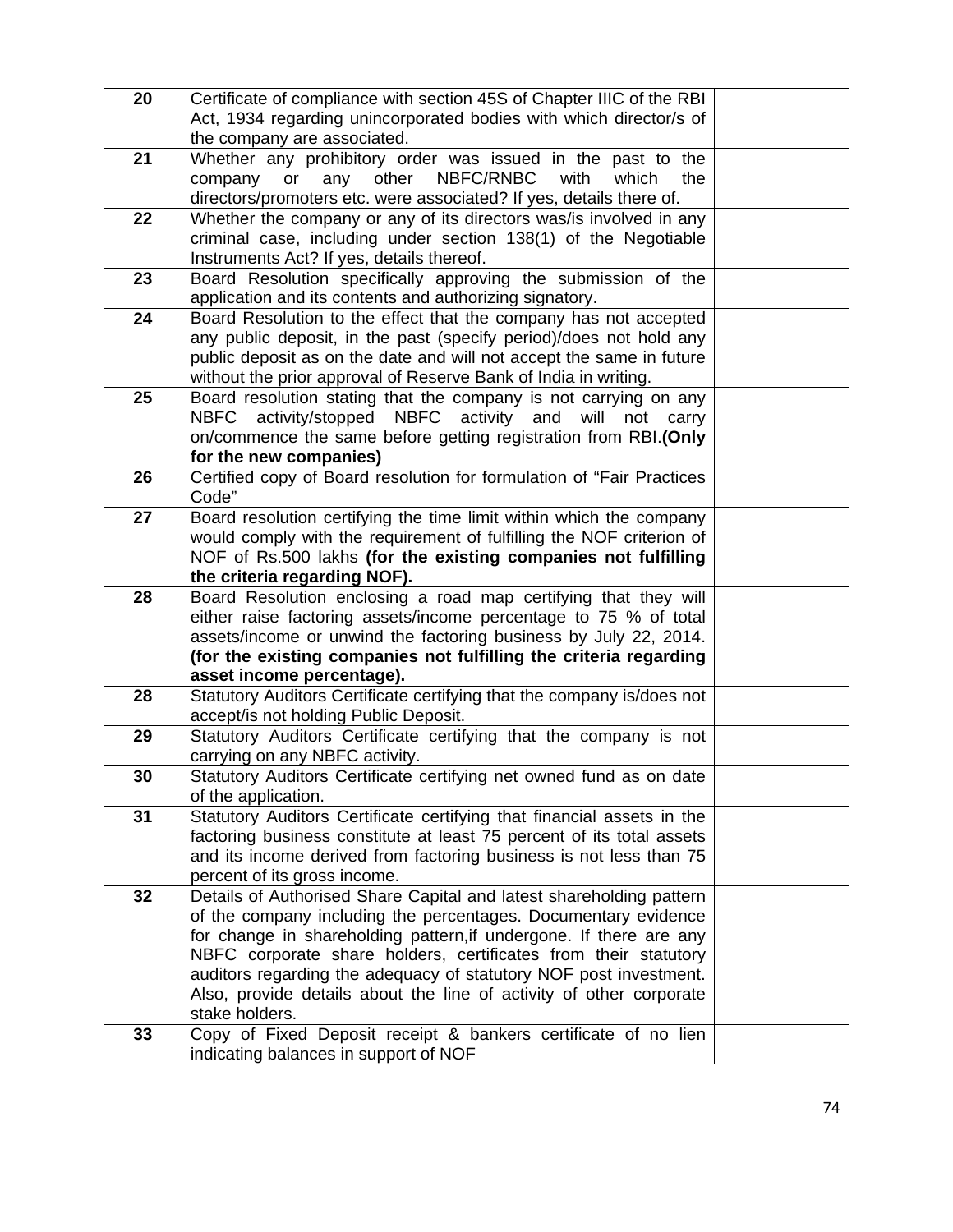| 34 | Details of infusion of capital if any during last financial year together                                                                     |  |
|----|-----------------------------------------------------------------------------------------------------------------------------------------------|--|
|    | with the copy of return of allotment filed with Registrar of                                                                                  |  |
| 35 | Companies.<br>Details of the bank balances/bank accounts/complete postal                                                                      |  |
|    | address of the branch/bank, loan/credit facilities etc. availed.                                                                              |  |
| 36 | Details of unsecured loans if any, raised by the company from                                                                                 |  |
|    | others (including the directors) during the year and if these fall in                                                                         |  |
|    | the exempted category of Public deposits certified by the Auditor.                                                                            |  |
| 37 | Is a certificate of Chartered Accountant regarding details of                                                                                 |  |
|    | group/associate /subsidiary/holding/related companies submitted?                                                                              |  |
|    | ('Companies in the group" have been exhaustively defined in para                                                                              |  |
|    | 3(1) b of Notification No. DNBS.(PD) 219/CGM (US)-2011 dated<br>January 05, 2011 as an arrangement involving two or more entities             |  |
|    | related to each other through any of the following relationships, viz;                                                                        |  |
|    | subsidiary-parent (defined in terms of AS-21), Joint Venture                                                                                  |  |
|    | (defined in terms of AS 27), Associate (defined in terms of AS23),                                                                            |  |
|    | promoter-promotee (as provided in the SEBI-Acquisition of shares                                                                              |  |
|    | and takeover) Regulations, 1997) for listed companies, a related                                                                              |  |
|    | party (defined in terms of AS 18) Common brand name, and                                                                                      |  |
|    | investment in equity shares of 20% and above.)                                                                                                |  |
|    | Details should include names of the company, its activity, whether it<br>other<br><b>NBFC</b><br>have<br>regulators<br>is<br>or<br>like<br>an |  |
|    | SEBI/IRDA/FMC/NHB/Foreign Regulators. If they are unregulated                                                                                 |  |
|    | give the details of their activities, principal banker's name, address,                                                                       |  |
|    | account no. Whether the names of these companies are appearing                                                                                |  |
|    | in the balance sheet of the applicant company. If not, indicate why                                                                           |  |
|    | they are not appearing. Whether overseas group companies were                                                                                 |  |
|    | established under general permission route or under approval from                                                                             |  |
|    | appropriate authority if any. If there are other NBFCs in the group,<br>justification of having another NBFC.                                 |  |
| 38 | Brief background note on the activities of the company during the                                                                             |  |
|    | last three years.                                                                                                                             |  |
| 39 | Whether the company has applied to RBI in the past for registration,                                                                          |  |
|    | if rejected, give full details. If not applied to RBI earlier, whether the                                                                    |  |
|    | company was doing NBFI activities without CoR. If yes, indicate                                                                               |  |
|    | reasons for same. Whether they have completely stopped NBFI                                                                                   |  |
|    | activities now and whether that has been certified by their auditor.<br>Also, submit a letter seeking to be condoned for violation of Sec 45  |  |
|    | IA if the company had conducted NBFI business detailing the                                                                                   |  |
|    | circumstances.                                                                                                                                |  |
| 40 | Last three years Audited balance sheet and Profit & Loss account                                                                              |  |
|    | along with directors & auditors report or for such shorter period as                                                                          |  |
|    | are available (for companies already in existence).                                                                                           |  |
| 41 | Business plan of the company for the next three years giving details                                                                          |  |
|    | of its $(a)$ thrust of business; $(b)$ market segment; and $(c)$ projected<br>balance sheets, Cash flow statement, asset/income pattern       |  |
|    | statement without any element of public deposits.                                                                                             |  |
| 42 | Source of the startup capital of the company substantiated with                                                                               |  |
|    | documentary evidence. Provide Self attested Bank Statement/IT                                                                                 |  |
|    | returns etc.                                                                                                                                  |  |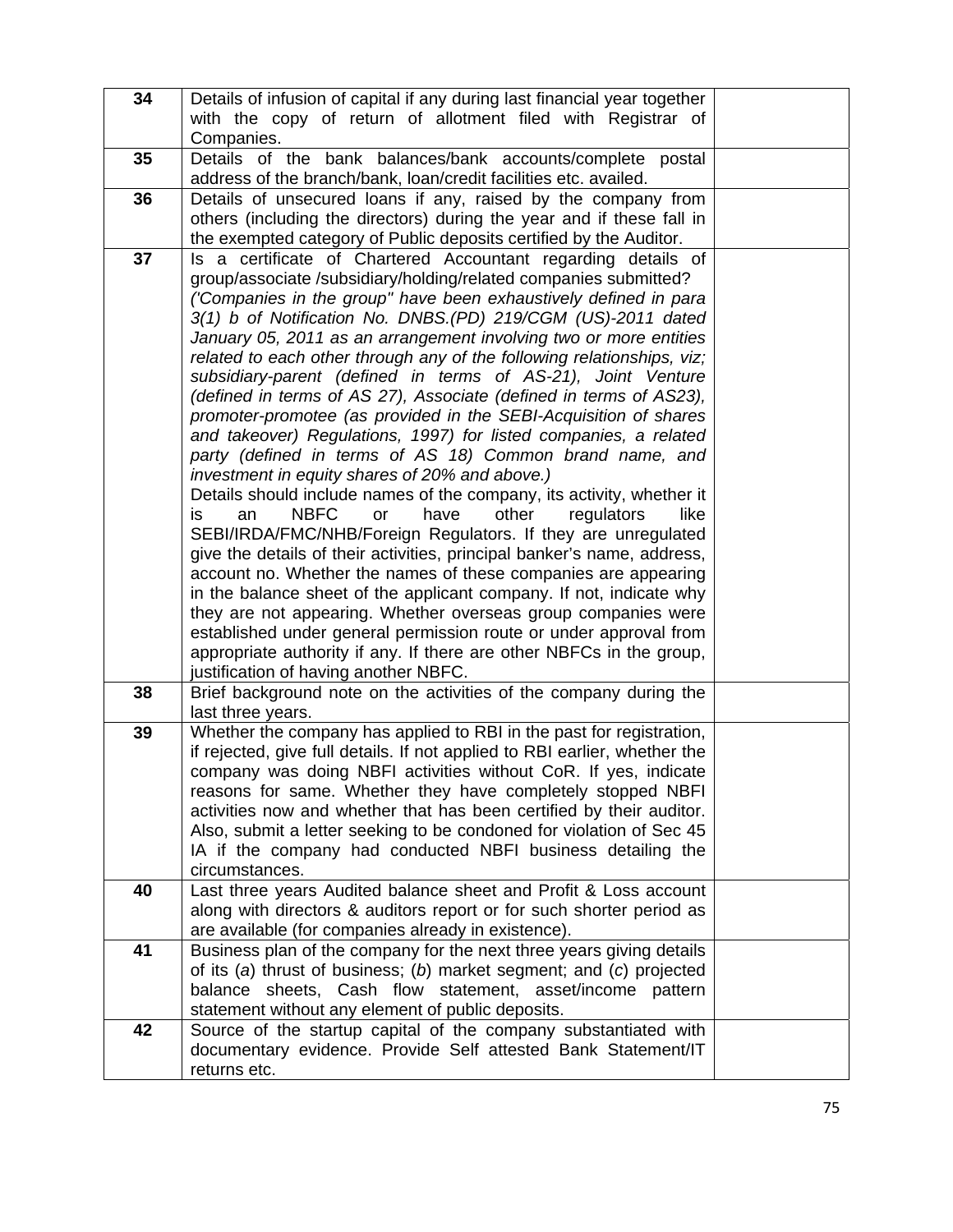| 43 | Details of mergers and acquisition with/of other companies if any<br>together with supporting documents.                                                                                                                                                                                                                                                                                                                                                                                                                                                                                                                                                                                                                                                                                                                                                                                                                                                                                                                                                                                                                                                                                                                                         |  |
|----|--------------------------------------------------------------------------------------------------------------------------------------------------------------------------------------------------------------------------------------------------------------------------------------------------------------------------------------------------------------------------------------------------------------------------------------------------------------------------------------------------------------------------------------------------------------------------------------------------------------------------------------------------------------------------------------------------------------------------------------------------------------------------------------------------------------------------------------------------------------------------------------------------------------------------------------------------------------------------------------------------------------------------------------------------------------------------------------------------------------------------------------------------------------------------------------------------------------------------------------------------|--|
| 44 | Is the company engaged in any capital market activity? If so,<br>whether there<br>has been any non-compliance<br>with<br><b>SEBI</b><br>Regulations? (Statement to be certified by Auditors).                                                                                                                                                                                                                                                                                                                                                                                                                                                                                                                                                                                                                                                                                                                                                                                                                                                                                                                                                                                                                                                    |  |
| 45 | Whether the company was granted any permission by FED to<br>function as Full-fledged Money Changers? If so, copy of the RBI<br>letter granting the permission.                                                                                                                                                                                                                                                                                                                                                                                                                                                                                                                                                                                                                                                                                                                                                                                                                                                                                                                                                                                                                                                                                   |  |
| 46 | If there is FDI in the company, its percentage (submit FIRC in<br>support thereof) and whether it fulfills the minimum capitalization<br>norms or not (also submit FC_GPRs).<br>(i) Has the FDI been brought in with FIPB approval (Copy of<br>approval to be submitted)?<br>(ii) Is the foreign entity contributing the FDI subject to supervision in<br>its home country (if yes, name, address and email id of the<br>regulator).<br>(iii) If not, mention legal status, viz, statutes under which it was<br>established, its statutory obligations, procedures under which it was<br>established, whether listed on stock exchange etc.<br>(iv) The particulars of approval of Foreign Exchange Department<br>(FED) if any obtained/copies of Foreign Inward Remittance<br>Certificate in r/o Foreign Direct Investment if any, received by the<br>applicant company are furnished.<br>(v) Activities undertaken, details of regulator of group/associate<br>companies doing financial activities which are regulated either in<br>the home country or elsewhere, if any.<br>(v) If any group/ associate company is operating in India, details<br>such as its activities, its partners or associates, regulator/s etc. may<br>be furnished. |  |
| 47 | Declaration by the company to own electronic infrastructure and its<br>capability regarding electronic submission of data through the<br>internet as and when required by Reserve Bank of India. Email id of<br>the company should also be provided.                                                                                                                                                                                                                                                                                                                                                                                                                                                                                                                                                                                                                                                                                                                                                                                                                                                                                                                                                                                             |  |
| 48 | Are there are any incidents of non-compliance with the directions of<br>Revenue Authorities or any other statutory authority by the<br>applicant company, its holding company/ subsidiaries, If yes, give<br>particulars, else report "Nil"                                                                                                                                                                                                                                                                                                                                                                                                                                                                                                                                                                                                                                                                                                                                                                                                                                                                                                                                                                                                      |  |

**Note: (1) The Above Checklist is indicative and not exhaustive. Bank can, if necessary, call for any further documents to satisfy themselves on the eligibility for obtaining registration as NBFC- Factor** 

**(2) In the event of the Bank calling for further documents in addition to those mentioned above, the applicant company is supposed to respond within a stipulated time of one month failing which the application/request for conversion may be returned to the company for resubmission afresh with the required information/documents.**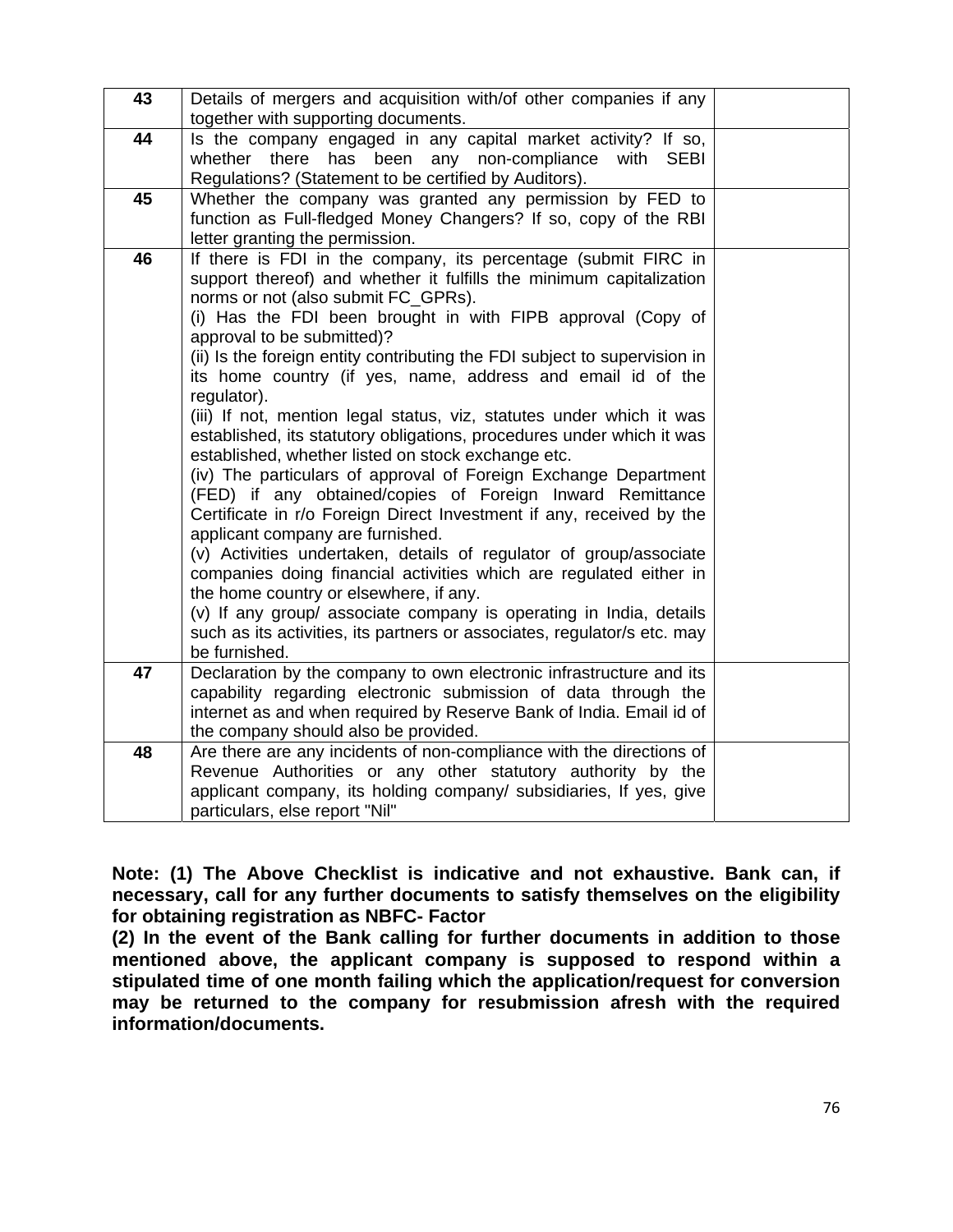*An indicative list of basic documents/information to be furnished along with the application. All documents/information is to be submitted in duplicate* 

| Sr.No          | Requirements to be complied with and documents to be<br>submitted to RBI by Companies for obtaining certificate and<br><b>Registration from RBI as Core Investment Company (CIC)</b>                                                                                              | Page No. as<br>in the file |
|----------------|-----------------------------------------------------------------------------------------------------------------------------------------------------------------------------------------------------------------------------------------------------------------------------------|----------------------------|
| 1              | Details of access to Public Funds.                                                                                                                                                                                                                                                |                            |
| $\overline{2}$ | If the company does not have public funds but intends to access<br>public funds anytime in the future and therefore applying for the<br>CoR, they have to submit the Board Resolution to the effect that they<br>intend to raise resources through public funds at a future date. |                            |
| 3              | Application to be submitted in two separate sets tied up properly in<br>two separate files and properly page numbered.                                                                                                                                                            |                            |
| 4              | Identification particulars (Annex I).                                                                                                                                                                                                                                             |                            |
| 5              | Statement on prudential norms (Annex II).                                                                                                                                                                                                                                         |                            |
| 6              | Information about the management (Annex III)                                                                                                                                                                                                                                      |                            |
| $\overline{7}$ | Details of change in the management of the company during last<br>financial year till date if any and reasons thereof.                                                                                                                                                            |                            |
| 8              | Certified copies of Certificate of Incorporation and Certificate of<br>Commencement of Business in case of public limited companies.                                                                                                                                              |                            |
| 9              | Certified copies of up-to-date Memorandum and Articles<br>0f<br>Association of the company.                                                                                                                                                                                       |                            |
| 10             | Details of clauses in the memorandum relating to financial business.                                                                                                                                                                                                              |                            |
| 11             | Details of changes in the Memorandum and Articles of Association<br>duly certified.                                                                                                                                                                                               |                            |
| 12             | Copy of PAN/CIN alotted to the company.                                                                                                                                                                                                                                           |                            |
| 13             | Annex II to be submitted duly signed by the director/Authorized<br>signatory and certified by the statutory auditors.                                                                                                                                                             |                            |
| 14             | Annex III (directors' profile) to be separately filled up and signed by<br>each director. Care should be taken to give details of bankers in<br>respect of firms/companies/entities in which directors<br>have<br>substantial interest.                                           |                            |
| 15             | In case the directors are associated with or without substantial<br>interest (indicate %of holding in each company firm) in other<br>companies, indicate clearly the activity of the companies and details<br>of their regulators if any.                                         |                            |
| 16             | Certificate from the respective NBFC/s where the Directors have<br>gained NBFC experience.                                                                                                                                                                                        |                            |
| 17             | Copy of PAN and DIN allotted to the Directors.                                                                                                                                                                                                                                    |                            |
| 18             | CIBIL Data pertaining to Directors of the company                                                                                                                                                                                                                                 |                            |
| 19             | Financial Statements of the last 2 years of Unincorporated Bodies, if<br>any, in the group where the directors may be holding directorship<br>with/without substantial interest                                                                                                   |                            |
| 20             | Certificate of compliance with section 45S of Chapter IIIC of the RBI<br>Act, 1934 regarding unincorporated bodies with which director/s of<br>the company are associated.                                                                                                        |                            |
| 21             | Whether any prohibitory order was issued in the past to the company<br>or any other NBFC/RNBC with which the directors/promoters etc.<br>were associated? If yes, details thereof.                                                                                                |                            |
| 22             | Whether the company or any of its directors was/is involved in any                                                                                                                                                                                                                |                            |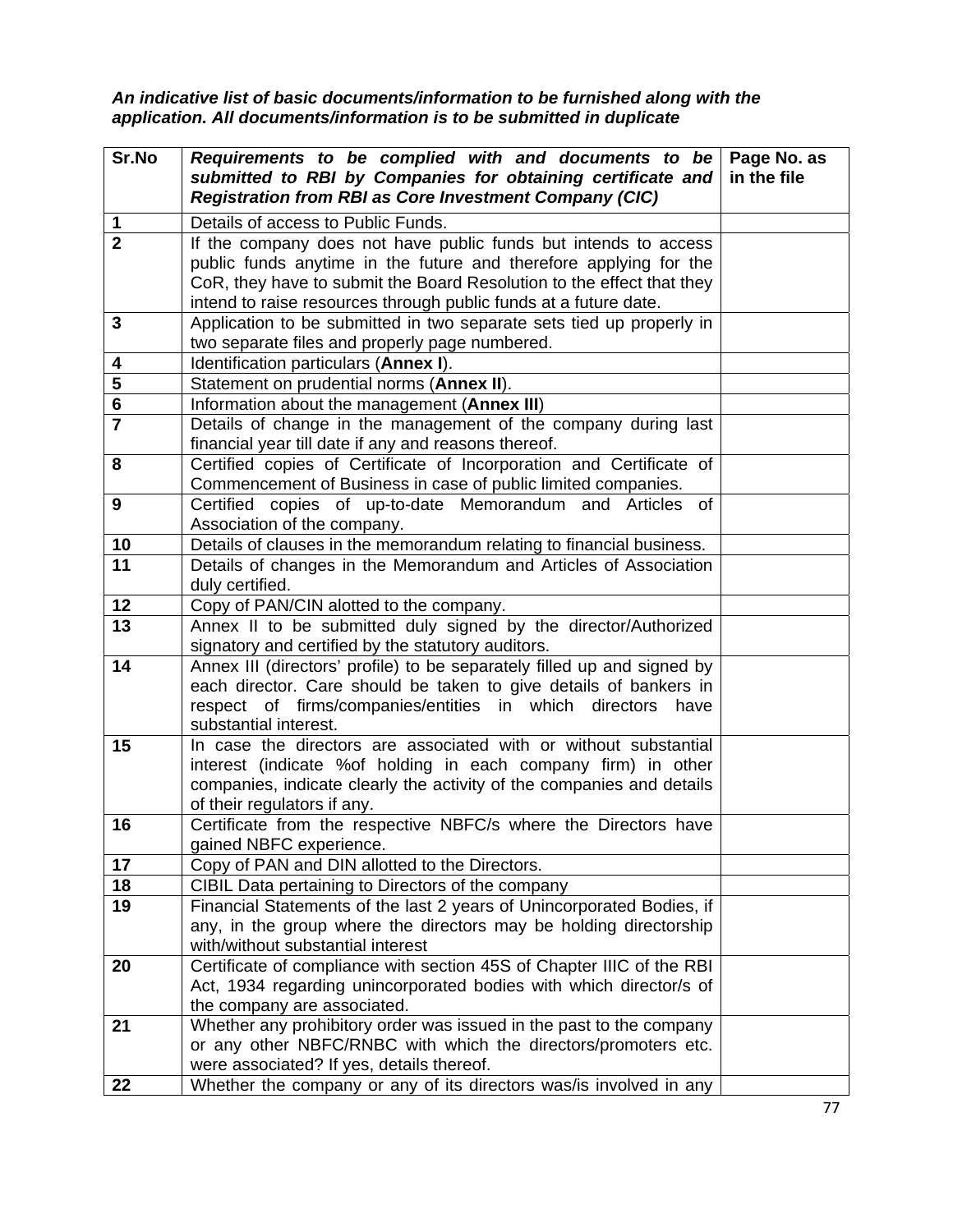|    | criminal case, including under section 138(1) of the Negotiable<br>Instruments Act? If yes, details thereof. |  |
|----|--------------------------------------------------------------------------------------------------------------|--|
| 23 | Board Resolution specifically approving the submission of the                                                |  |
|    | application and its contents and authorising signatory.                                                      |  |
| 24 | Board Resolution to the effect that the company has<br>not                                                   |  |
|    | accepted/solicited any public deposit and will not accept the same in                                        |  |
|    | future without the prior approval of Reserve Bank of India in writing.                                       |  |
| 25 | Board resolution stating that the company was not trading/ will not                                          |  |
|    | trade in its investments in shares, bonds, debentures, debt or loans                                         |  |
|    | in group companies except through block sale for the purpose of                                              |  |
|    | dilution or disinvestment.                                                                                   |  |
| 26 | Board resolution stating that the company does not carry on any                                              |  |
|    | other financial activity referred to in Section 45I(c) and 45I(f) of the                                     |  |
|    | Reserve Bank of India Act, 1934 except                                                                       |  |
|    | investment in                                                                                                |  |
|    | i) bank deposits,                                                                                            |  |
|    | ii) money market instruments, including money market mutual funds                                            |  |
|    | iii) government securities, and                                                                              |  |
|    | iv) bonds or debentures issued by group companies,                                                           |  |
|    | v) granting of loans to group companies and                                                                  |  |
|    | vi) issuing of guarantees on behalf of group companies.                                                      |  |
| 27 | Certified copy of Board resolution for formulation of "Fair Practices                                        |  |
|    | Code"                                                                                                        |  |
| 28 | Statutory Auditors Certificate certifying that the company is/does not                                       |  |
|    | accept/is not holding Public Deposit.                                                                        |  |
| 29 | Statutory Auditors Certificate certifying that the company had not                                           |  |
|    | traded, during the year in its investments in shares, bonds,                                                 |  |
|    | debentures, debt or loans in group companies except through block                                            |  |
|    | sale for the purpose of dilution or disinvestment.                                                           |  |
| 30 | Statutory Auditors Certificate certifying that the company does not                                          |  |
|    | carry on any other financial activity referred to in Section 45I(c) and                                      |  |
|    | 45I(f) of the Reserve Bank of India Act, 1934 except                                                         |  |
|    | investment in                                                                                                |  |
|    | i) bank deposits,                                                                                            |  |
|    | ii) money market instruments, including money market mutual funds                                            |  |
|    | iii) government securities, and                                                                              |  |
|    | iv) bonds or debentures issued by group companies,                                                           |  |
|    | v) granting of loans to group companies and                                                                  |  |
|    | vi) issuing of guarantees on behalf of group companies.                                                      |  |
| 31 | Statutory Auditors Certificate certifying Average Market Price of                                            |  |
|    | quoted investments.                                                                                          |  |
| 32 | Statutory Auditors Certificate certifying the net asset size of the                                          |  |
|    | company.                                                                                                     |  |
| 33 | Statutory Auditors Certificate certifying<br>investment in<br>group                                          |  |
|    | companies as percent of its Net Assets.                                                                      |  |
| 34 | Statutory Auditors Certificate certifying investments in equity shares                                       |  |
|    | (including instruments compulsorily convertible into equity shares                                           |  |
|    | within a period not exceeding 10 years from the date of issue) in                                            |  |
|    | group companies as percent of its net assets                                                                 |  |
| 35 | Details of Authorised Share Capital and latest shareholding pattern                                          |  |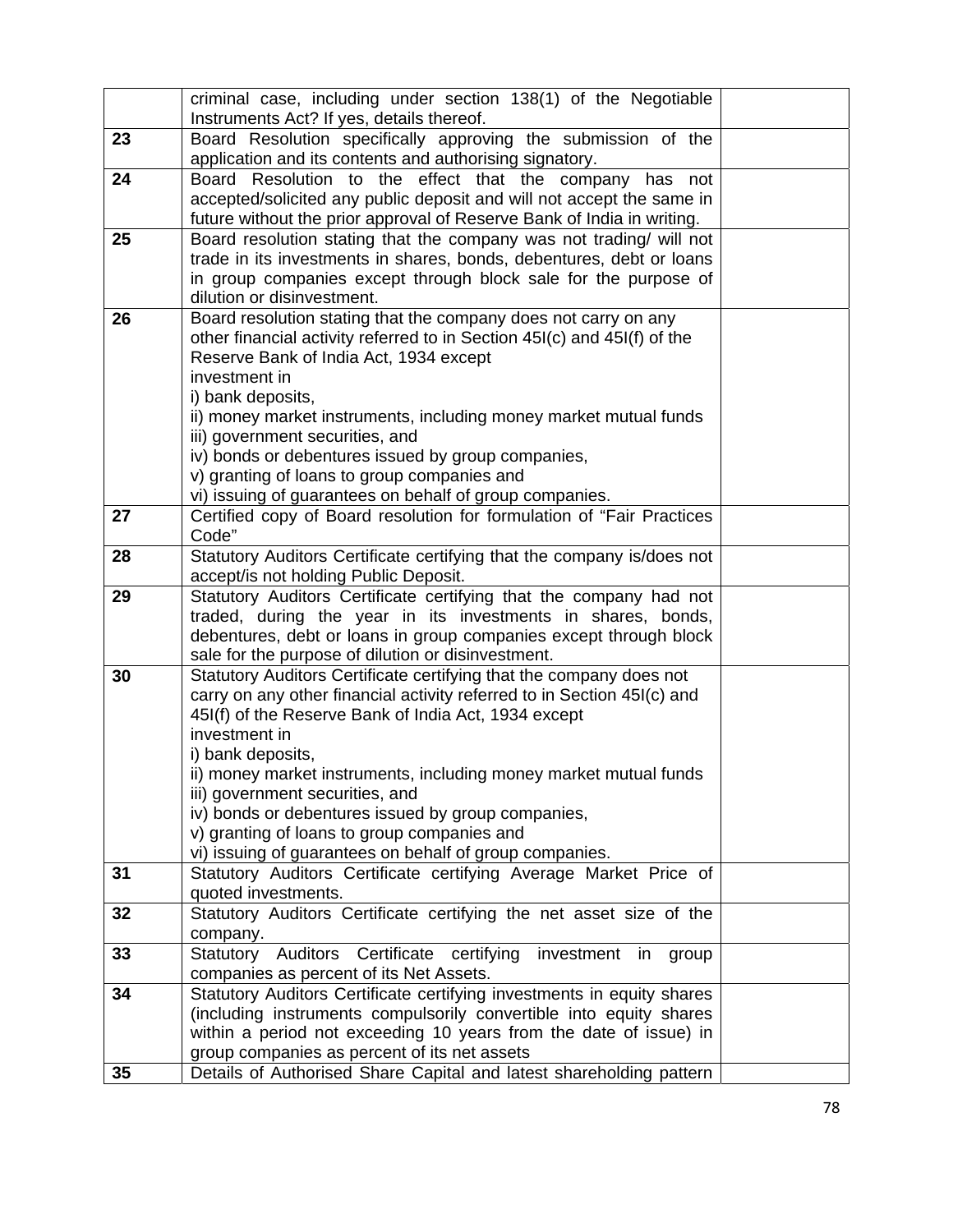|    | of the company including the percentages. Documentary evidence                                                                        |  |
|----|---------------------------------------------------------------------------------------------------------------------------------------|--|
|    | for change in shareholding pattern, if undergone. If there are any                                                                    |  |
|    | NBFC corporate shareholders, certificates from their statutory<br>auditors regarding the adequacy of statutory NOF post investment.   |  |
|    | Also, provide details about the line of activity of other corporate stake                                                             |  |
|    | holders.                                                                                                                              |  |
| 36 | Details of infusion of capital if any during last financial year together                                                             |  |
|    | with the copy of return of allotment filed with Registrar of Companies.                                                               |  |
| 37 | Details of the bank balances/bank accounts/complete postal address                                                                    |  |
|    | of the branch/bank, loan/credit facilities etc. availed.                                                                              |  |
| 38 | Details of unsecured loans if any, raised by the company from others                                                                  |  |
|    | (including the directors) during the year and if these fall in the                                                                    |  |
|    | exempted category of Public deposits certified by the Auditor.                                                                        |  |
| 39 | A certificate of Chartered Accountant regarding details of<br>group/associate/subsidiary/holding/related companies is to be           |  |
|    | submitted.                                                                                                                            |  |
|    | (For the purposes of determining whether a company is a CIC/CIC-                                                                      |  |
|    | ND-SI, 'companies in the group" have been exhaustively defined in                                                                     |  |
|    | para 3(1) b of Notification No. DNBS.(PD) 219/CGM (US)-2011                                                                           |  |
|    | dated January 05, 2011 as an arrangement involving two or more                                                                        |  |
|    | entities related to each other through any of the following                                                                           |  |
|    | relationships, viz; subsidiary-parent (defined in terms of AS-21), Joint                                                              |  |
|    | Venture (defined in terms of AS 27), Associate (defined in terms of                                                                   |  |
|    | AS 23), promoter-promotee (as provided in the SEBI-Acquisition of                                                                     |  |
|    | shares and takeover) Regulations, 1997) for listed companies, a                                                                       |  |
|    | related party (defined in terms of AS 18) Common brand name, and                                                                      |  |
|    | investment in equity shares of 20% and above.)                                                                                        |  |
|    | Details should include names of the company, its activity, whether it                                                                 |  |
|    | <b>NBFC</b><br>other<br>have<br>regulators<br>like<br>is<br>an<br>or<br>SEBI/IRDA/FMC/NHB/Foreign Regulators. If they are unregulated |  |
|    | give the details of their activities, principal banker's name, address,                                                               |  |
|    | account no. Whether the names of these companies are appearing                                                                        |  |
|    | in the balance sheet of the applicant company. If not, indicate why                                                                   |  |
|    | they are not appearing. Whether overseas group companies were                                                                         |  |
|    | established under general permission route or under approval from                                                                     |  |
|    | appropriate authority if any. If there are other NBFCs in the group,                                                                  |  |
|    | justification of having another NBFC.                                                                                                 |  |
| 40 | Details of other CICs in the group. If they are not registered with the                                                               |  |
|    | Bank, reasons for the same may be given. Justification of having                                                                      |  |
|    | another CIC in the group also should be provided.                                                                                     |  |
| 41 | Brief background note on the activities of the company during the                                                                     |  |
|    | last three years.                                                                                                                     |  |
| 42 | Last three years Audited balance sheet and Profit & Loss account                                                                      |  |
|    | along with directors & auditors report or for such shorter period as<br>are available (for companies already in existence).           |  |
| 43 | Business plan of the company for the next three years giving details                                                                  |  |
|    | of its (a) thrust of business; (b) market segment; and (c) projected                                                                  |  |
|    | balance sheets, Cash flow statement, asset/income<br>pattern                                                                          |  |
|    | statement.                                                                                                                            |  |
| 44 | Source of the startup capital of the company substantiated with                                                                       |  |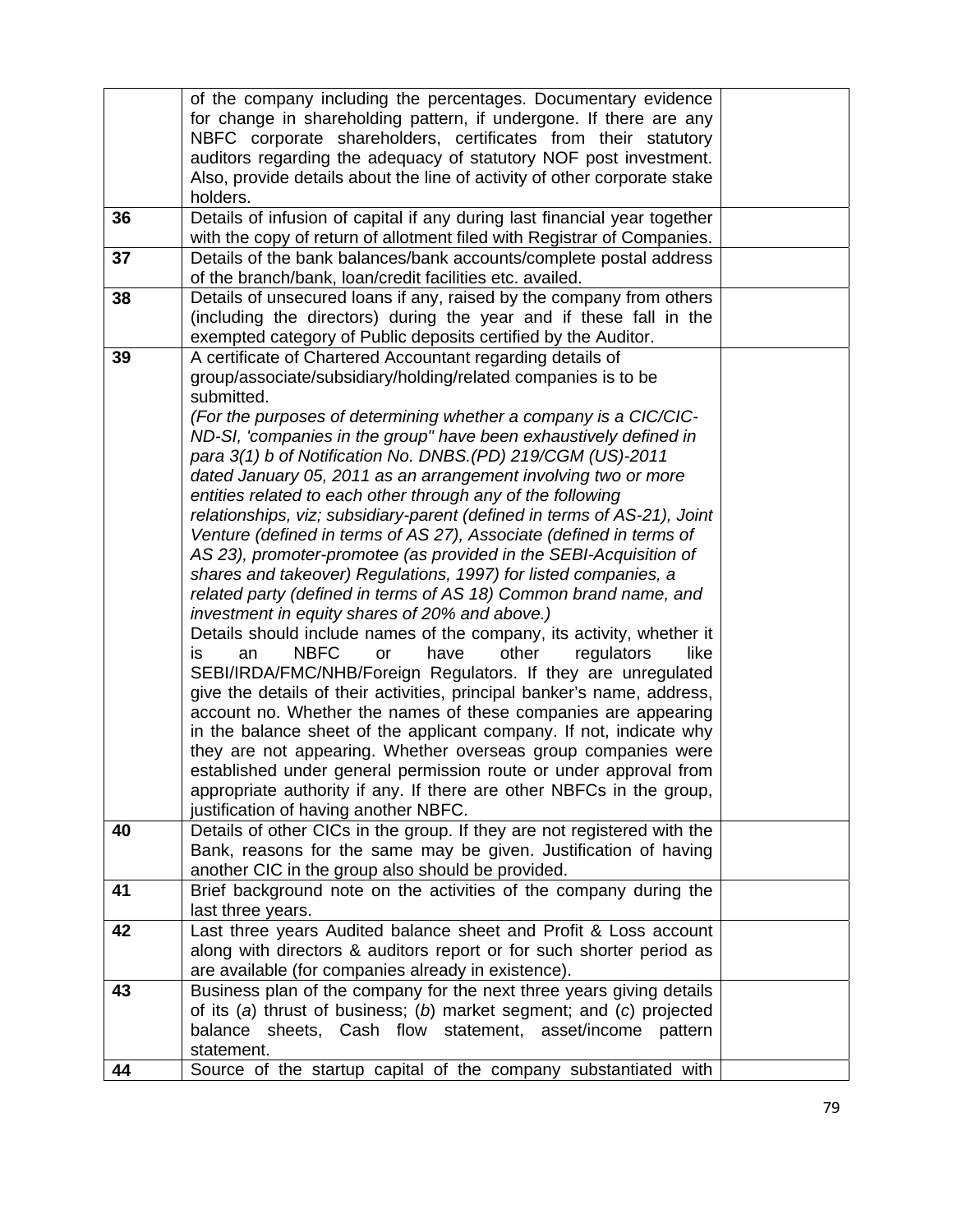|    | documentary evidence. (only for the new companies).                                                                                   |  |
|----|---------------------------------------------------------------------------------------------------------------------------------------|--|
| 45 | Details of mergers and acquisition with/of other companies if any                                                                     |  |
|    | together with supporting documents.                                                                                                   |  |
| 46 | Is the company engaged in any capital market activity? If so,                                                                         |  |
|    | whether there has been any non-compliance with SEBI Regulations?                                                                      |  |
|    | (Statement to be certified by Auditors).                                                                                              |  |
| 47 | Whether the company was granted any permission by FED to                                                                              |  |
|    | function as Full-fledged Money Changers? If so, copy of the RBI                                                                       |  |
|    | letter granting the permission.                                                                                                       |  |
| 48 | If there is FDI in the company, its percentage (submit FIRC in<br>support thereof) and whether it fulfills the minimum capitalization |  |
|    | norms or not (also submit FC_GPRs).                                                                                                   |  |
|    |                                                                                                                                       |  |
|    | (i) Has the FDI been brought in with FIPB approval (Copy of                                                                           |  |
|    | approval to be submitted)?                                                                                                            |  |
|    |                                                                                                                                       |  |
|    | (ii) Is the foreign entity contributing the FDI subject to supervision in                                                             |  |
|    | its home country (if yes, name, address and email id of the                                                                           |  |
|    | regulator).                                                                                                                           |  |
|    |                                                                                                                                       |  |
|    | (iii) If not, mention legal status, viz, statutes under which it was                                                                  |  |
|    | established, its statutory obligations, procedures under which it was                                                                 |  |
|    | established, whether listed on stock exchange etc.                                                                                    |  |
|    | (iv) The particulars of approval of Foreign Exchange Department                                                                       |  |
|    | (FED) if any obtained/copies of Foreign Inward Remittance                                                                             |  |
|    | Certificate in r/o Foreign Direct Investment if any, received by the                                                                  |  |
|    | applicant company are furnished.                                                                                                      |  |
|    |                                                                                                                                       |  |
|    | (v) Activities undertaken, details of regulator of group/associate                                                                    |  |
|    | companies doing financial activities which are regulated either in the                                                                |  |
|    | home country or elsewhere, if any.                                                                                                    |  |
|    |                                                                                                                                       |  |
|    | (v) If any group/ associate company is operating in India, details                                                                    |  |
|    | such as its activities, its partners or associates, regulator/s etc. may                                                              |  |
| 49 | be furnished.<br>Declaration by the company to own electronic infrastructure and its                                                  |  |
|    | capability regarding electronic submission of data through the                                                                        |  |
|    | internet as and when required by Reserve Bank of India. Email id of                                                                   |  |
|    | the company should also be provided.                                                                                                  |  |
| 50 | A company which is already in existence and whose (i) minimum                                                                         |  |
|    | Capital Ratio in terms of Adjusted Net Worth is less than 30% of its                                                                  |  |
|    | aggregate risk weighted assets on Balance Sheet and risk adjusted                                                                     |  |
|    | value of off-balance sheet items as on the date of the last audited                                                                   |  |
|    | Balance Sheet, and/or (iii) a Leverage Ratio where its outside                                                                        |  |
|    | liabilities are exceeding 2.5 times its Adjusted Net Worth as on the                                                                  |  |
|    | date of the last audited Balance Sheet, as on the date of application,                                                                |  |
|    | may also furnish a time-bound programme as to how it proposes to                                                                      |  |
|    | adhere to these requirements.                                                                                                         |  |
| 51 | A company which proposes to become a CIC-ND-SI but does not                                                                           |  |